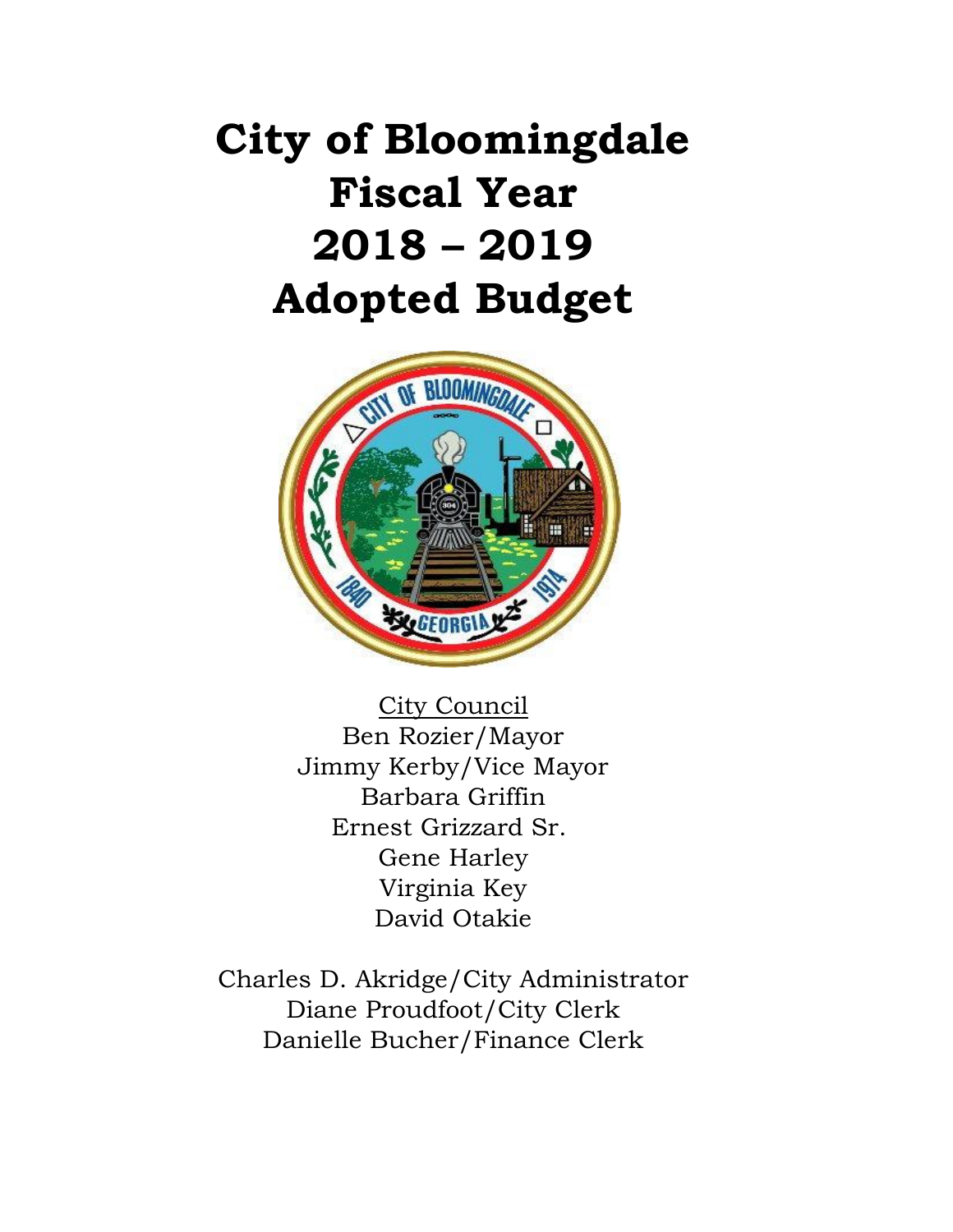#### **General Fund Summary by Department FY 2018/2019 Revenues VS Expenditures**

| <b>Revenues:</b>   |                                    | Adopted<br><b>Budget</b> | Year-to-Date<br><b>Revenues</b> | Adopted<br><b>Budget</b> |
|--------------------|------------------------------------|--------------------------|---------------------------------|--------------------------|
| <b>Department#</b> | <b>Description</b>                 | FY 2017/2018             | 3/15/18                         | FY 2018/2019             |
| 3000               | Garbage, trash, penalties, etc     | \$369,214.00             | \$239,660.16                    | \$427,500.00             |
| 3100               | Permits/Inspection Fees            | \$20,975.00              | \$36,129.22                     | \$37,725.00              |
| 3200               | Franchise, License, Fire user fees | 713,482.00               | \$602,701.34                    | \$813,045.00             |
| 3300               | Fines, Police reports, CNT reimb   | \$775,500.00             | \$520,783.90                    | \$777,190.00             |
| 3400               | <b>LOST</b>                        | \$900,000.00             | \$642,075.33                    | \$941,765.00             |
| 3500               | Concession, Registration, etc      | \$51,850.00              | \$30,800.50                     | \$56,530.00              |
| 3600               | Misc Revenues                      | \$201,217.00             | \$165,386.82                    | \$207,203.00             |
| 3900               | Interest Income                    | \$50.00                  | \$4,512.91                      | \$8,130.00               |
| 3950               | <b>Fund Balance Previous Year</b>  | \$0.00                   |                                 |                          |
|                    | <b>Total of all Departments</b>    | \$3,032,288.00           | \$2,242,050.18                  | \$3,269,088.00           |

| <b>Expenditures:</b> |                                 | Adopted<br><b>Budget</b> | Year-to-Date<br><b>Expenditures</b> | Adopted<br><b>Budget</b> |
|----------------------|---------------------------------|--------------------------|-------------------------------------|--------------------------|
| <b>Department#</b>   | <b>Description</b>              | FY 2017/2018             | 3/15/18                             | FY 2018/2019             |
| 4102                 | Legislative & Administrative    | \$401,452.00             | \$310,827.35                        | \$415,859.00             |
| 4103                 | City Hall                       | \$185,298.00             | \$139,895.38                        | \$201,380.00             |
| 4210                 | <b>Police Department</b>        | \$1,192,675.00           | \$851,787.41                        | \$1,255,847.00           |
| 4320                 | <b>Community Development</b>    | \$15,595.00              | \$6,510.29                          | \$35,645.00              |
| 4430                 | <b>Public Works</b>             | \$711,571.00             | \$498,825.98                        | \$791,877.00             |
| 4460                 | <b>Recreation Department</b>    | \$207,153.00             | \$123,187.72                        | \$228,251.00             |
| 4750                 | Fire Department                 | \$318,544.00             | \$222,208.53                        | \$340,229.00             |
|                      | <b>Total of all Departments</b> | \$3,032,288.00           | \$2,153,242.66                      | \$3,269,088.00           |

**TOTAL--Revenue over Expenditures**  $\frac{1}{2}$  **SOLOO**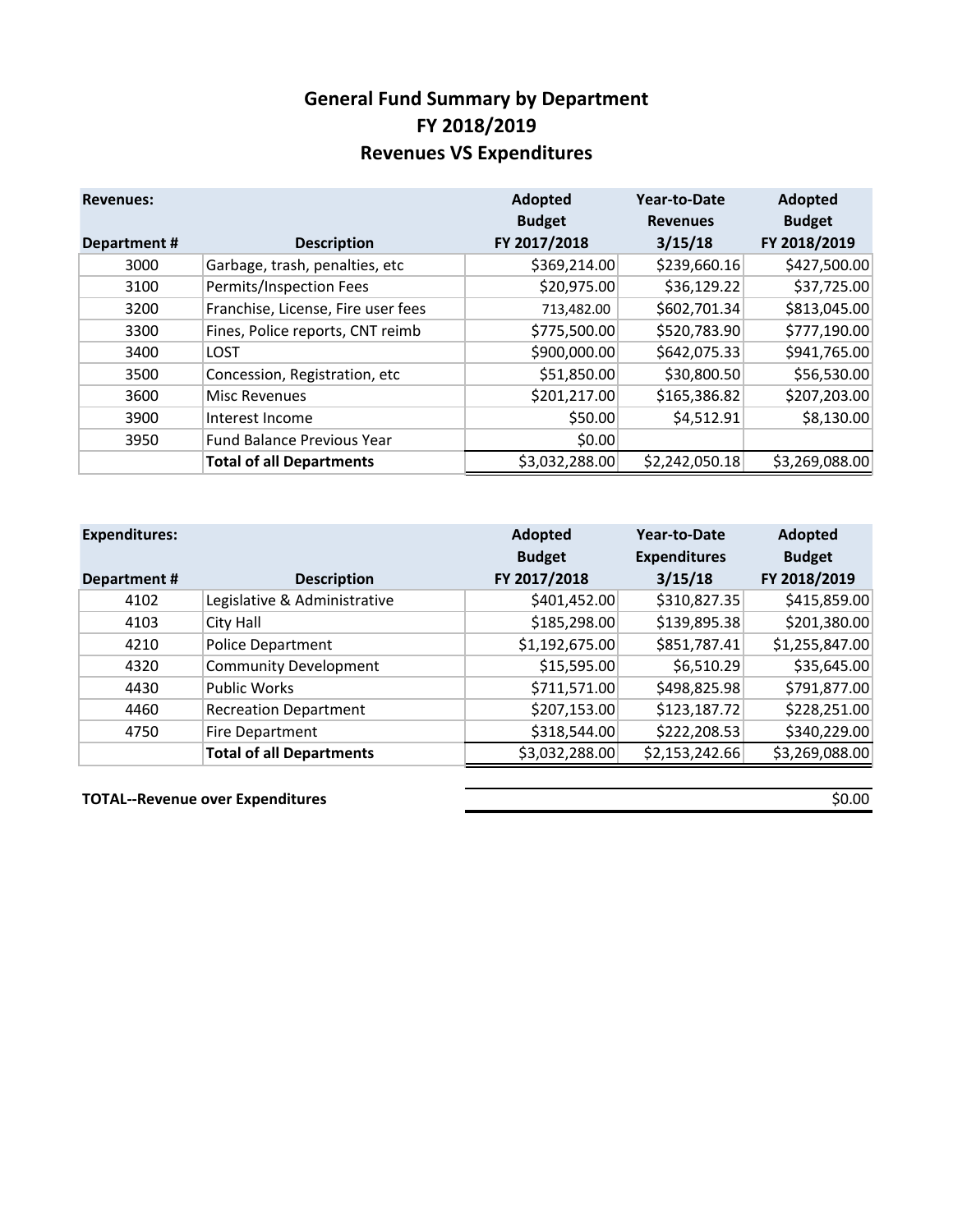# **2018/2019 GENERAL FUND EXPENDITURES**

| L&A                     | 415,859.00   |
|-------------------------|--------------|
| <b>CITY HALL</b>        | 201,380.00   |
| <b>PD</b>               | 1,255,847.00 |
| <b>COMM DEVELOPMENT</b> | 35,645.00    |
| <b>PW</b>               | 791,877.00   |
| <b>REC</b>              | 228,251.00   |
| FD                      | 340,229.00   |
|                         |              |

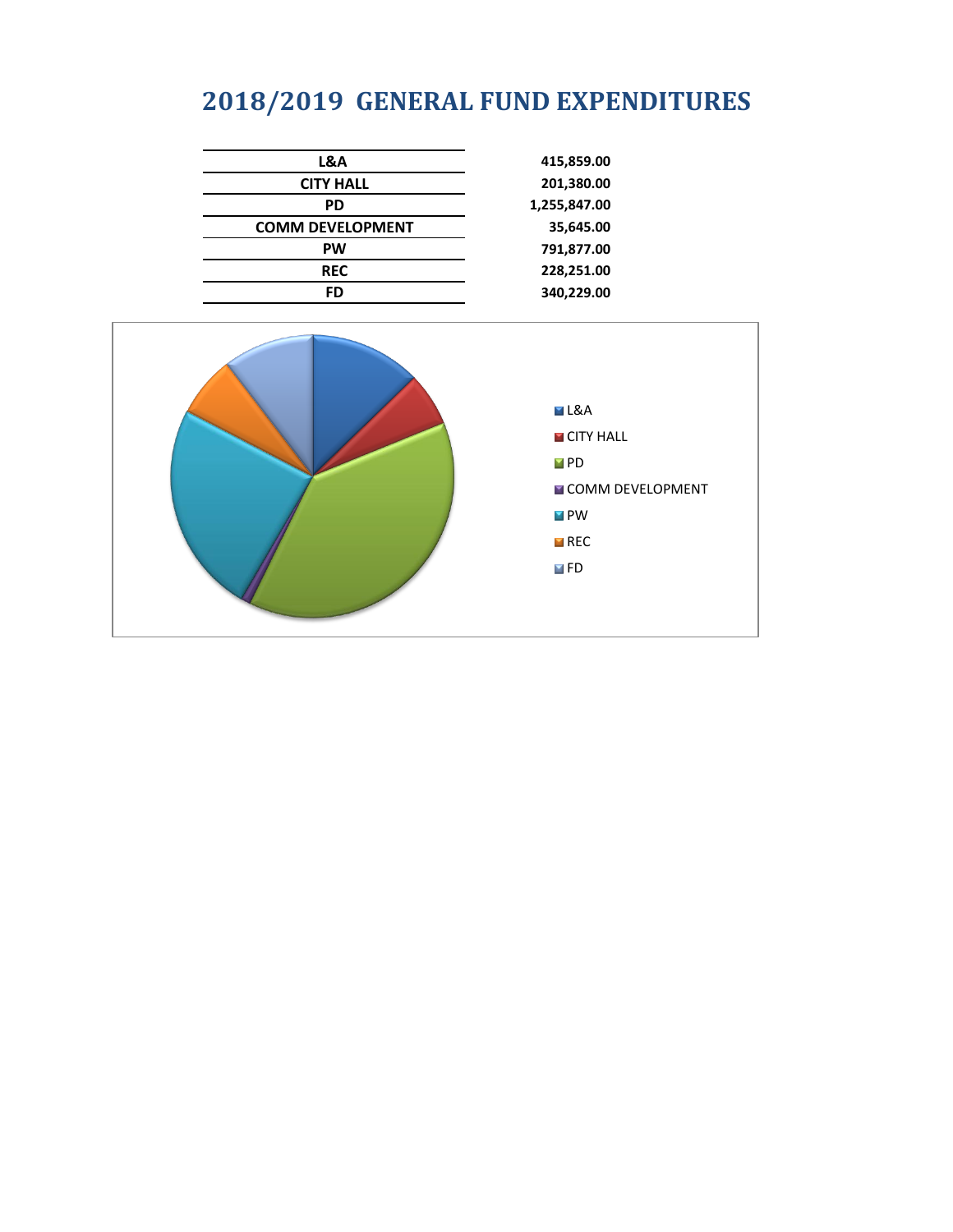#### General Fund Revenue FY Budget 2018/2019

|                                                    |                  | <b>Adopted</b> | Year-to-Date   | <b>Adopted</b> |  |
|----------------------------------------------------|------------------|----------------|----------------|----------------|--|
|                                                    |                  | <b>Budget</b>  | <b>Revenue</b> | <b>Budget</b>  |  |
| <b>Account Description</b>                         | <b>Account #</b> | FY 2017/2018   | 3/5/18         | FY 2018/2019   |  |
| <b>Public Works</b>                                |                  |                |                |                |  |
| PW Labor Reimbursement                             | 10.3000.0030     | 43,214.00      | 27,644.48      | 44,100.00      |  |
| Garbage Fees                                       | 10.3000.0050     | 303,000.00     | 202,037.73     | 360,400.00     |  |
| Trash/Debris Removal Fees                          | 10.3000.0055     | 2,500.00       | 315.00         | 2,500.00       |  |
| Scrap Metal / Copper-Other                         | 10.3000.0058     | 1,000.00       |                | 1,000.00       |  |
| Penalties- Sanitation                              | 10.3000.0060     | 18,500.00      | 10,342.95      | 18,500.00      |  |
| Driveway Installation                              | 10.3000.0120     | 1,000.00       | (680.00)       | 1,000.00       |  |
| <b>Total for Department - 3000</b>                 |                  | 369,214.00     | 239,660.16     | 427,500.00     |  |
| <b>Building/Permits</b>                            |                  |                |                |                |  |
| <b>Building Permits</b>                            | 10.3100.0010     | 10,000.00      | 30,339.33      | 25,000.00      |  |
| <b>Mobile Home Permits</b>                         | 10.3100.0015     | 500.00         | 615.00         | 500.00         |  |
| <b>Electrical Inspections</b>                      | 10.3100.0020     | 1,500.00       | 375.00         | 750.00         |  |
| Plumbing Inspections                               | 10.3100.0030     | 200.00         |                | 200.00         |  |
| <b>Well Permits</b>                                | 10.3100.0040     | 25.00          | 25.00          | 25.00          |  |
| <b>NPDES Permit Fee</b>                            | 10.3100.0060     | 5,000.00       | 1,992.00       | 5,000.00       |  |
| <b>Fence Permits</b>                               | 10.3100.0065     | 100.00         | 350.00         | 250.00         |  |
| <b>Sign Permits</b>                                | 10.3100.0070     | 250.00         | 667.89         | 500.00         |  |
| Zoning/ Subdivision Fees                           | 10.3100.0075     | 3,000.00       | 1,200.00       | 5,000.00       |  |
| <b>BD Permits- Misc</b>                            | 10.3100.0076     | 400.00         | 565.00         | 500.00         |  |
| <b>Total for Department - 3100</b>                 |                  | 20,975.00      | 36,129.22      | 37,725.00      |  |
| <b>Franchise Fees/Licensing</b>                    |                  |                |                |                |  |
| Electrical                                         | 10.3200.0010     | 112,000.00     | 110,208.17     | 112,000.00     |  |
| Gas                                                | 10.3200.0020     | 15,000.00      | 15,196.34      | 17,500.00      |  |
| Telephone                                          | 10.3200.0030     | 2,500.00       | 916.15         | 1,500.00       |  |
| Cable                                              | 10.3200.0040     | 20,000.00      | 12,552.04      | 17,500.00      |  |
| Real Estate Transfer Fee                           | 10.3200.0050     | 3,700.00       | 6,386.19       | 6,000.00       |  |
| Intangible Tax                                     | 10.3200.0055     | 4,000.00       | 8,391.75       | 8,000.00       |  |
| Chatham Co Ad Valorem                              | 10.3200.0058     | 47,241.00      | 22,744.71      | 30,000.00      |  |
| <b>Occupational Licenses</b>                       | 10.3200.0060     | 25,000.00      | 19,072.50      | 38,450.00      |  |
| Penalties/Occupational Licenses                    | 10.3200.0065     | 250.00         |                | 250.00         |  |
| Mobile Home Park License-Reg                       | 10.3200.0066     | 250.00         |                | 250.00         |  |
| Used Car Lots-Regulatory (\$300/EACH) 10.3200.0067 |                  | 600.00         | 150.00         | 600.00         |  |
| Insurance License                                  | 10.3200.0070     | 11,000.00      | 12,100.00      | 12,100.00      |  |
| <b>Insurance Premium Taxes</b>                     | 10.3200.0071     | 168,000.00     | 175,722.81     | 175,000.00     |  |
| Beer/ Wine License Fees                            | 10.3200.0080     | 3,000.00       | 3,000.00       | 3,000.00       |  |
| Alcoholic Beverage Excise Tax                      | 10.3200.0081     | 17,241.00      | 6,816.44       | 20,000.00      |  |
| Beer/ Wine Application Fees                        | 10.3200.0082     | 200.00         | 200.00         | 200.00         |  |
| User Fee- Fire                                     | 10.3200.0090     | 283,500.00     | 209,244.24     | 370,695.00     |  |
| <b>Total for Department - 3200</b>                 |                  | 713,482.00     | 602,701.34     | 813,045.00     |  |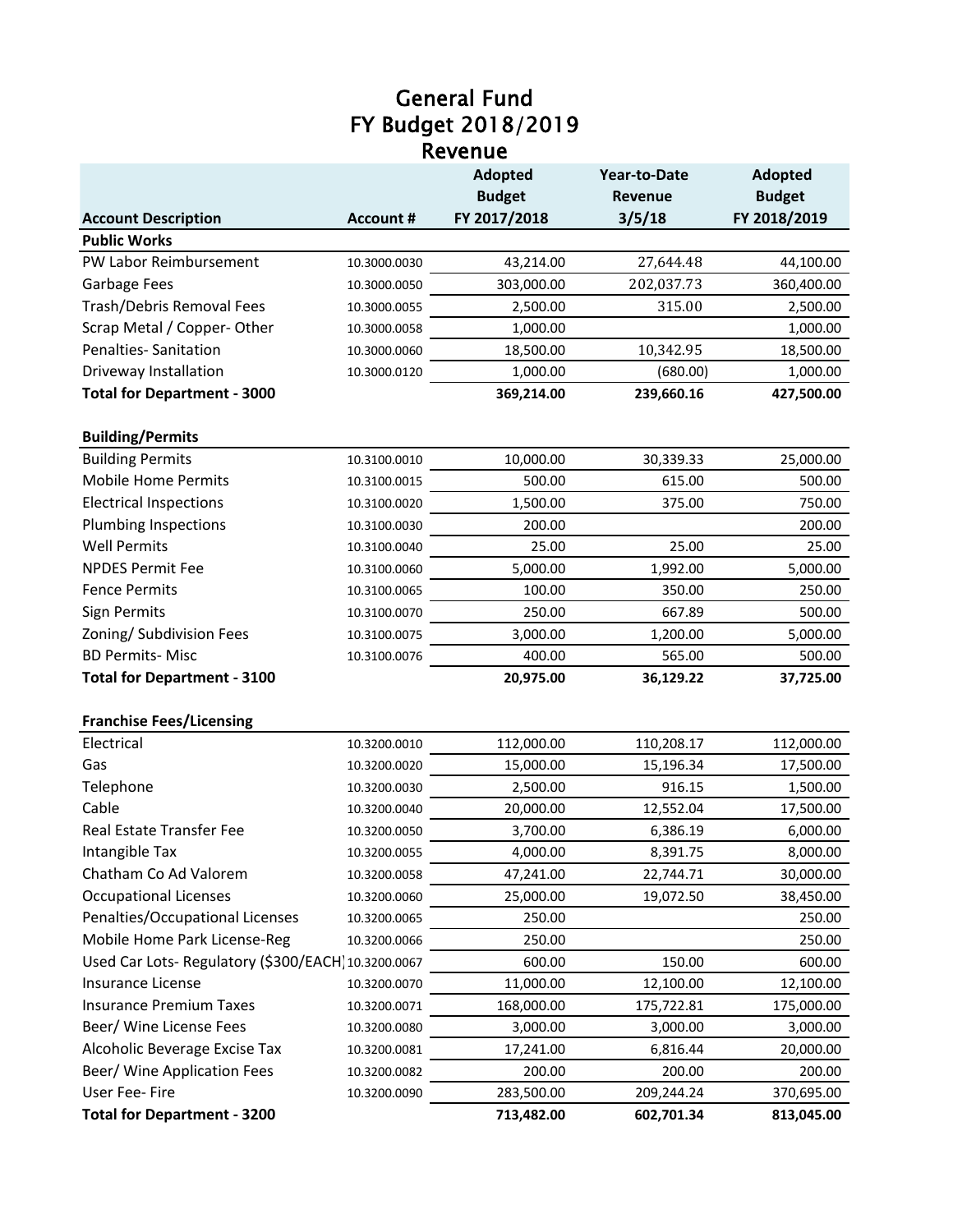| <b>Police Department</b>            |              |              |              |                  |
|-------------------------------------|--------------|--------------|--------------|------------------|
| Fines/ Forfeitures/ADM              | 10.3300.0010 | 650,000.00   | 430,801.21   | 650,000.00       |
| Tech Fee                            | 10.3300.0012 | 41,000.00    | 22,318.44    | 41,000.00        |
| CNT Salary/ Benefits Reimb          | 10.3300.0035 | 84,500.00    | 67,664.25    | 86,190.00        |
| <b>Total for Department - 3300</b>  |              | 775,500.00   | 520,783.90   | 777,190.00       |
| <b>LOST</b>                         |              |              |              |                  |
| <b>Local Option Sales Tax</b>       | 10.3400.0020 | 900,000.00   | 642,075.33   | 941,765.00       |
| <b>Total for Department - 3400</b>  |              | 900,000.00   | 642,075.33   | 941,765.00       |
| Recreation                          |              |              |              |                  |
| <b>Concession Sales</b>             | 10.3500.0020 | 25,000.00    | 7,608.25     | 25,000.00        |
| <b>Registration Fees</b>            | 10.3500.0030 | 18,500.00    | 16,213.00    | 20,930.00        |
| Reimb- Uniforms/ Equipment          | 10.3500.0065 | 7,000.00     | 4,779.25     | 8,000.00         |
| Park Rental                         | 10.3500.0070 | 1,250.00     | 2,200.00     | 2,500.00         |
| Misc Revenue                        | 10.3500.0080 | 100.00       |              | 100.00           |
| <b>Total for Department - 3500</b>  |              | 51,850.00    | 30,800.50    | 56,530.00        |
| <b>City Hall</b>                    |              |              |              |                  |
| <b>Reproduction Fees/ Documents</b> | 10.3600.0020 | 25.00        |              | 25.00            |
| Overhead Reimbursement              | 10.3600.0030 | 83,892.00    | 55,928.00    | 83,892.00        |
| <b>Residental Rental Income</b>     | 10.3600.0038 | 7,800.00     | 5,200.00     | 7,200.00         |
| Rental Income- Pavilion             | 10.3600.0039 | 500.00       | 325.00       | 500.00           |
| Rental Income-Community Build       | 10.3600.0040 | 30,000.00    | 13,550.00    | 25,000.00        |
| <b>Additional Cleaning Comm Bld</b> | 10.3600.0041 | 1,000.00     | 125.00       | 1,000.00         |
| <b>Insurance Claim Payments</b>     | 10.3600.0045 |              | 14,315.06    |                  |
| Water Tank Rental- Cellular         | 10.3600.0050 | 74,000.00    | 88,086.57    | 88,086.00        |
| Sales of Assets                     | 10.3600.0075 | 3,500.00     | 1,159.00     | 1,000.00         |
| <b>Miscellaneous Revenues</b>       | 10.3600.0100 | 500.00       | 1,013.25     | 500.00           |
| <b>Total for Department - 3600</b>  |              | 201,217.00   | 179,701.88   | 207,203.00       |
| <b>Interest Income</b>              |              |              |              |                  |
| Interest Income                     | 10.3900.0060 | 50.00        | 4,512.91     | 8,130.00         |
| <b>Total for Department - 3900</b>  |              | 50.00        | 4,512.91     | 8,130.00         |
| <b>Fund Balance/Reserves</b>        |              |              |              |                  |
| <b>Fund Balance/Reserves</b>        | 10.3950.0010 |              |              |                  |
| <b>Total for Department - 3950</b>  |              |              |              |                  |
| <b>Total of all Departments</b>     |              | 3,032,288.00 | 2,256,365.24 | 3,269,088.00     |
| <b>Total Expenditures</b>           |              | \$           |              | $-53,269,088.00$ |
| <b>GF Revenue over Expenditures</b> |              |              |              |                  |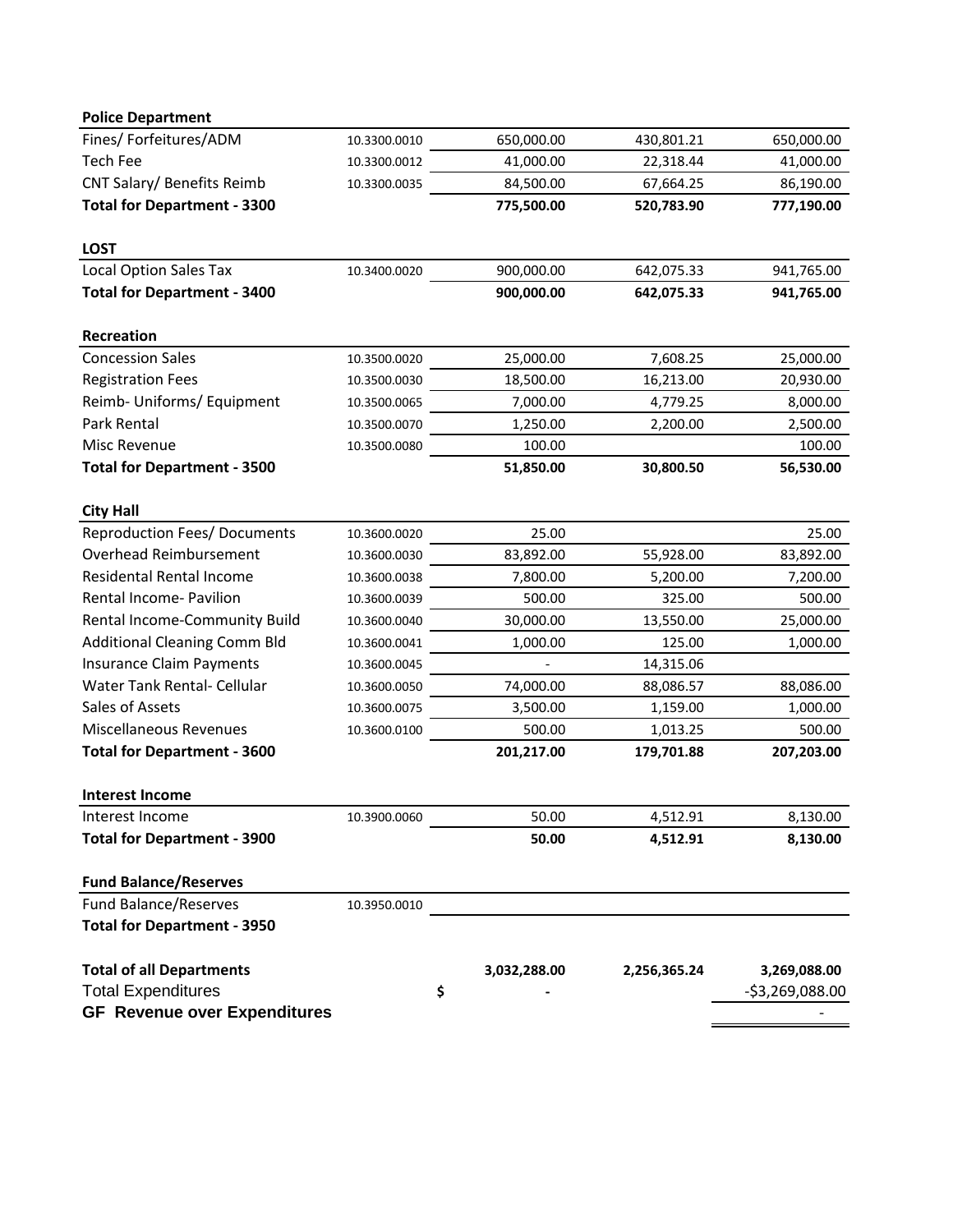# **2018/2019 GENERAL FUND REVENUES**

| <b>Public Works</b>             | 427,500.00 |
|---------------------------------|------------|
| <b>Building/Permits</b>         | 37,725.00  |
| <b>Franchise Fees/Licensing</b> | 813,045.00 |
| <b>Police Department</b>        | 777,190.00 |
| <b>LOST</b>                     | 941,765.00 |
| <b>Recreation</b>               | 56,530.00  |
| <b>City Hall</b>                | 207,203.00 |
| <b>Interest Income</b>          | 8,130.00   |

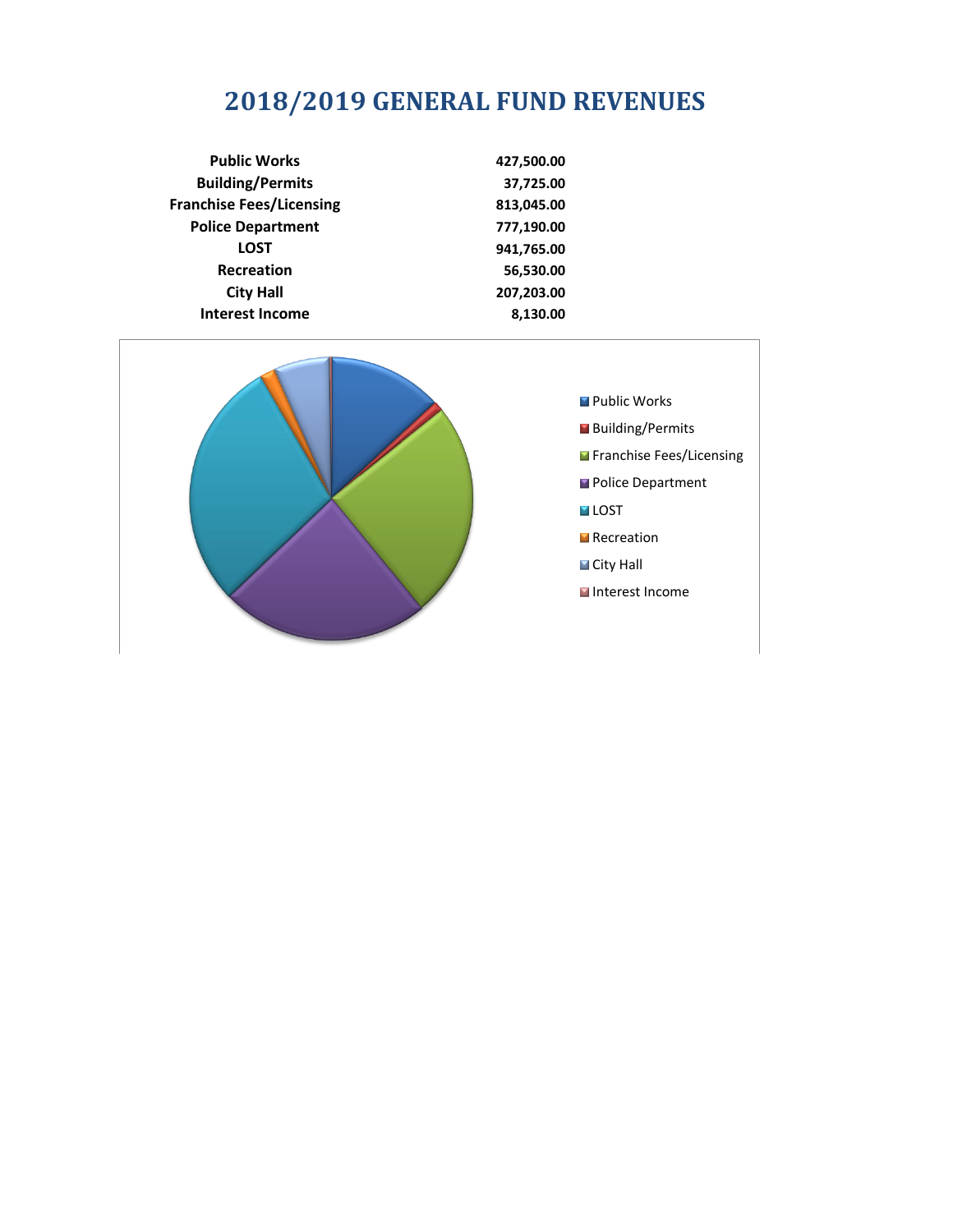#### Legislative & Administrative Expenditures

|                                    |                  | Adopted       | Year -to-Date       | <b>Adopted</b> |
|------------------------------------|------------------|---------------|---------------------|----------------|
|                                    |                  | <b>Budget</b> | <b>Expenditures</b> | <b>Budget</b>  |
| <b>Account Description</b>         | <b>Account #</b> | FY 2017/2018  | 3/5/18              | FY 2018/2019   |
| Salaries-Mayor/Council             | 10.4102.1102     | 13,800.00     | 9,200.00            | 13,800.00      |
| Salaries-City Administrator        | 10.4102.1103     | 74,852.00     | 49,195.63           | 77,803.00      |
| Salaries- Court Clerk              | 10.4102.1104     | 26,567.00     | 19,339.85           | 32,590.00      |
| Salaries- Court Judge              | 10.4102.1105     | 14,688.00     | 9,987.84            | 14,982.00      |
| Salaries- Finance Clerk            | 10.4102.1106     | 29,074.00     | 20,063.37           | 30,328.00      |
| Overtime Pay                       | 10.4102.1115     | 3,000.00      | 3,670.90            | 3,000.00       |
| <b>Vacation Pay</b>                | 10.4102.1116     | 6,777.00      | 4,729.69            | 6,092.00       |
| <b>Holiday Pay</b>                 | 10.4102.1117     | 7,662.00      | 5,174.25            | 7,849.00       |
| <b>Social Security</b>             | 10.4102.1118     | 13,000.00     | 9,876.83            | 14,268.00      |
| Group Insurance                    | 10.4102.1119     | 24,110.00     | 17,957.73           | 25,201.00      |
| Personal Leave                     | 10.4102.1120     | 3,651.00      | 3,091.90            | 3,681.00       |
| Retirement                         | 10.4102.1121     | 22,500.00     | 17,186.25           | 17,701.00      |
| Unemployment Insurance             | 10.4102.1122     | 100.00        | 32.85               | 114.00         |
| <b>Workers Compensation</b>        | 10.4102.1123     | 1,508.00      | 913.00              | 1,461.00       |
| Audit                              | 10.4102.2201     | 6,050.00      | 4,500.00            | 10,000.00      |
| <b>Contractual Services</b>        | 10.4102.2202     | 3,500.00      | 3,275.71            | 4,000.00       |
| Legal Fees/Solicitor               | 10.4102.2203     | 51,000.00     | 44,015.00           | 52,020.00      |
| Telephone/ Internet                | 10.4102.2206     | 2,500.00      | 1,771.17            | 2,500.00       |
| <b>Community Bld Utilities</b>     | 10.4102.2207     | 9,500.00      | 5,348.50            | 8,500.00       |
| Public Defender                    | 10.4102.2208     | 8,280.00      | 6,334.20            | 8,446.00       |
| <b>Community Promotion</b>         | 10.4102.2210     | 5,000.00      | 7,125.19            | 4,000.00       |
| <b>History Museum-Utl/Expenses</b> | 10.4102.2212     | 3,030.00      | 8,719.30            | 4,800.00       |
| Utilities Veterans Monument        | 10.4102.2213     | 2,500.00      | 3,088.42            | 3,500.00       |
| Property/ Building Insurance       | 10.4102.2214     | 3,512.00      | 2,634.00            | 3,462.00       |
| Vehicle Insurance                  | 10.4102.2215     | 299.00        | 224.25              | 327.00         |
| Com Building/Pavilion Maintenance  | 10.4102.2217     | 1,200.00      | 1,073.88            | 1,200.00       |
| <b>Auto Maintenance</b>            | 10.4102.2218     | 200.00        | 658.13              | 250.00         |
| Mayor's Contingency Fund           | 10.4102.2221     | 2,500.00      | 3,113.62            | 2,500.00       |
| <b>Travel Expense</b>              | 10.4102.2223     | 6,000.00      | 6,506.03            | 6,000.00       |
| <b>Community Bld/Pav Cleaning</b>  | 10.4102.2224     | 6,000.00      | 5,355.05            | 6,000.00       |
| Membership/Dues                    | 10.4102.2226     | 4,219.00      | 4,203.49            | 4,204.00       |
| Advertisements                     | 10.4102.2227     | 250.00        | 296.00              | 300.00         |
| Education/Training                 | 10.4102.2228     | 6,000.00      | 2,659.00            | 4,000.00       |
| Refunds                            | 10.4102.2229     | 750.00        | 1,300.00            | 750.00         |
| Penalties/Late Charges             | 10.4102.2233     | 200.00        | 21.21               | 50.00          |
| Liability Insurance                | 10.4102.2238     | 23,423.00     | 18,565.00           | 25,430.00      |
| <b>Inspections Expense</b>         | 10.4102.2245     | 7,500.00      | 4,615.00            | 7,500.00       |
| Hurricane/Natural Disaster         | 10.4102.2248     |               | 10,329.51           |                |
| <b>Office Supplies</b>             | 10.4102.3301     | 500.00        |                     | 500.00         |
| Clothing                           | 10.4102.3303     | 500.00        |                     | 500.00         |
| Gas & Oil                          | 10.4102.3305     | 750.00        | 422.96              | 750.00         |
| <b>Operating Supplies/ Expense</b> | 10.4102.3308     | 5,000.00      | 4,582.05            | 5,500.00       |
|                                    |                  | 401,452.00    | 321,156.76          | 415,859.00     |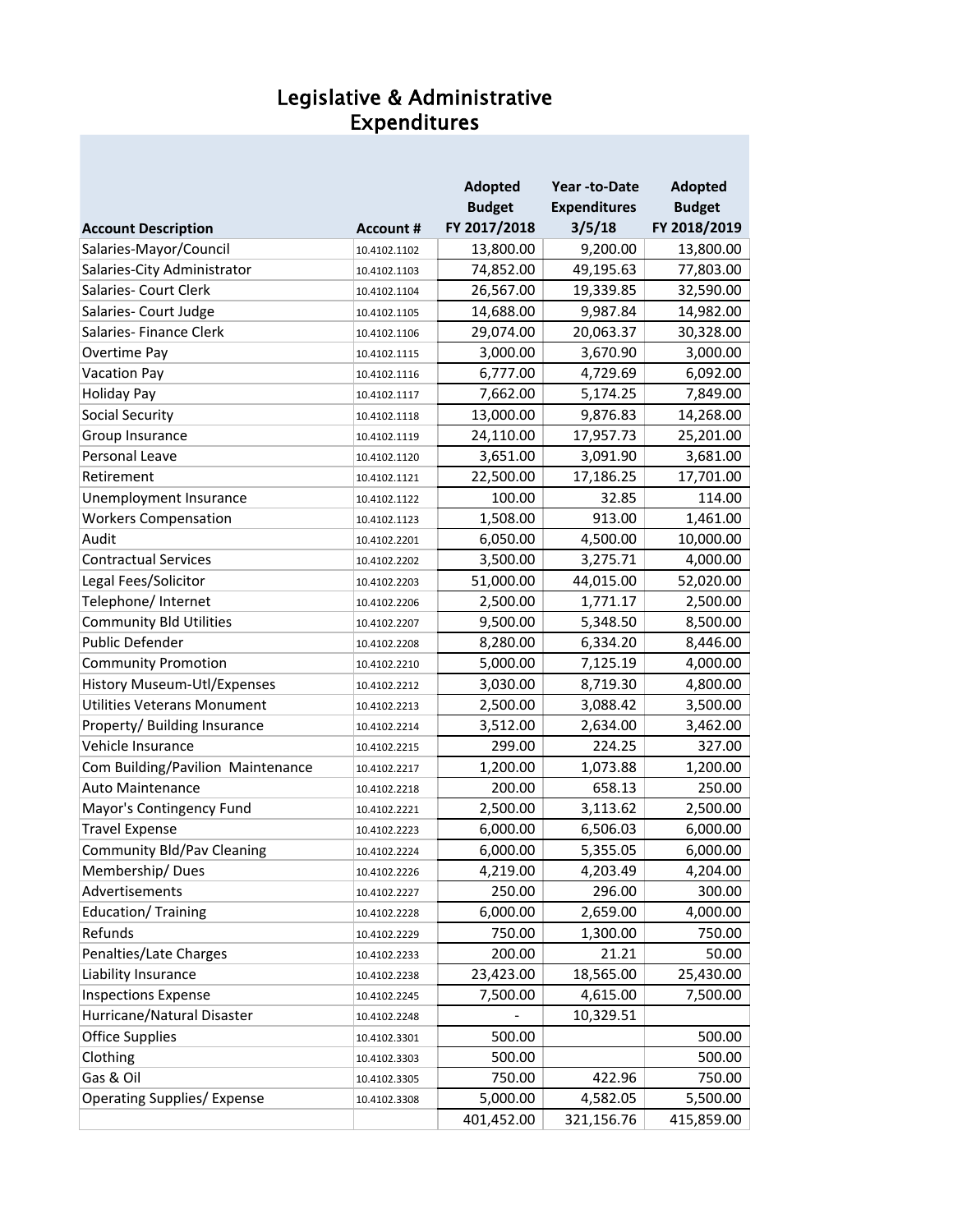#### City Hall Expenditures

|                                    |                  | <b>Adopted</b><br><b>Budget</b><br><b>FY</b> | Year-to-<br><b>Date</b><br><b>Expenditures</b> | <b>Adopted</b><br><b>Budget</b><br><b>FY</b> |
|------------------------------------|------------------|----------------------------------------------|------------------------------------------------|----------------------------------------------|
| <b>Account Description</b>         | <b>Account #</b> | 2017/2018                                    | 3/5/18                                         | 2018/2019                                    |
| Salaries- City Clerk               | 10.4103.1102     | 45,138.00                                    | 33,159.43                                      | 48,601.00                                    |
| Salaries- Clerical                 | 10.4103.1106     | 50,859.00                                    | 36,704.97                                      | 52,877.00                                    |
| Overtime Pay                       | 10.4103.1115     | 3,000.00                                     | 3,359.58                                       | 3,000.00                                     |
| <b>Vacation Pay</b>                | 10.4103.1116     | 6,156.00                                     | 3,018.80                                       | 7,066.00                                     |
| <b>Holiday Pay</b>                 | 10.4103.1117     | 5,504.00                                     | 4,218.00                                       | 5,841.00                                     |
| Social Security                    | 10.4103.1118     | 8,433.00                                     | 5,996.74                                       | 8,925.00                                     |
| Group Insurance                    | 10.4103.1119     | 17,776.00                                    | 12,913.37                                      | 19,790.00                                    |
| Personal Leave                     | 10.4103.1120     | 1,500.00                                     | 744.51                                         | 2,733.00                                     |
| Retirement                         | 10.4103.1121     | 10,764.00                                    | 6,038.25                                       | 10,467.00                                    |
| Unemployment Insurance             | 10.4103.1122     | 80.00                                        | 68.61                                          | 114.00                                       |
| <b>Workers Compensation</b>        | 10.4103.1123     | 408.00                                       | 232.50                                         | 372.00                                       |
| <b>Contractual Services</b>        | 10.4103.2202     | 8,000.00                                     | 12,631.66                                      | 15,450.00                                    |
| Telephone/Internet                 | 10.4103.2206     | 2,750.00                                     | 2,163.16                                       | 2,750.00                                     |
| <b>Utilities</b>                   | 10.4103.2207     | 9,000.00                                     | 6,757.08                                       | 8,000.00                                     |
| Vehicle Insurance                  | 10.4103.2215     | 80.00                                        |                                                | 84.00                                        |
| <b>Building Maintenance</b>        | 10.4103.2217     | 500.00                                       |                                                | 500.00                                       |
| <b>Vehicle Maintenance</b>         | 10.4103.2218     | 150.00                                       | 76.17                                          | 150.00                                       |
| <b>Travel Expense</b>              | 10.4103.2223     | 200.00                                       | 348.00                                         | 500.00                                       |
| Membership/Dues                    | 10.4103.2226     | 250.00                                       | 160.00                                         | 160.00                                       |
| Advertising                        | 10.4103.2227     | 150.00                                       |                                                | 150.00                                       |
| Education/Training                 | 10.4103.2228     | 1,000.00                                     | 330.00                                         | 750.00                                       |
| <b>Office Supplies</b>             | 10.4103.3301     | 1,500.00                                     | 572.22                                         | 750.00                                       |
| Postage                            | 10.4103.3302     | 6,500.00                                     | 5,495.62                                       | 6,500.00                                     |
| Gas & Oil                          | 10.4103.3305     | 600.00                                       | 144.49                                         | 350.00                                       |
| <b>Operating Supplies/ Expense</b> | 10.4103.3308     | 5,000.00                                     | 4,762.22                                       | 5,500.00                                     |
|                                    |                  | 185,298.00                                   | 139,895.38                                     | 201,380.00                                   |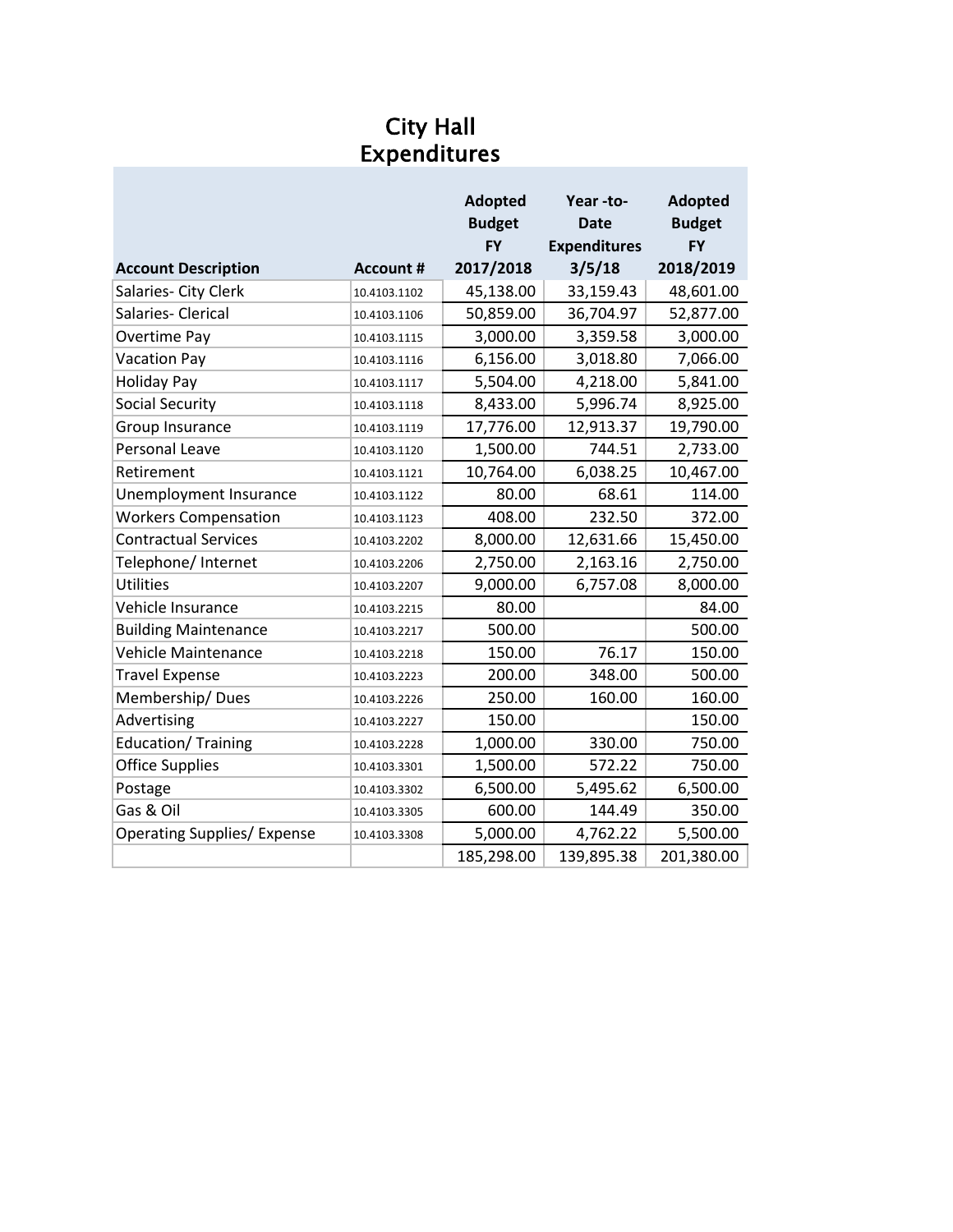#### Police Department Expenditures

|                                    |                  |                | Year-to-            |                |
|------------------------------------|------------------|----------------|---------------------|----------------|
|                                    |                  | <b>Adopted</b> | <b>Date</b>         | <b>Adopted</b> |
|                                    |                  | <b>Budget</b>  | <b>Expenditures</b> | <b>Budget</b>  |
| <b>Account Description</b>         | <b>Account #</b> | FY 2017/2018   | 3/5/18              | FY 2018/2019   |
| Salaries-Chief                     | 10.4210.1102     | 55,418.00      | 36,912.65           | 63,437.00      |
| Salaries-Captain                   | 10.4210.1103     |                |                     | 53,946.00      |
| Salaries-Lieutenant                | 10.4210.1104     | 92,715.00      | 66,662.55           | 47,038.00      |
| Salaries-Sergeant                  | 10.4210.1105     | 44,391.00      | 28,495.28           | 86,437.00      |
| Salaries-Clerical                  | 10.4210.1106     | 57,294.00      | 42,845.59           | 56,323.00      |
| Salaries- Patrolman                | 10.4210.1108     | 258,438.00     | 192,525.62          | 231,481.00     |
| Salaries-CNT                       | 10.4210.1109     | 76,228.00      | 29,805.42           | 83,650.00      |
| Salaries-Detective                 | 10.4210.1110     | 40,865.00      | 29,810.15           | 42,801.00      |
| Salaries-K9                        | 10.4210.1113     | 7,354.00       | 5,095.04            | 4,193.00       |
| Overtime Pay                       | 10.4210.1115     | 10,000.00      | 43,072.43           | 10,000.00      |
| <b>Vacation Pay</b>                | 10.4210.1116     | 24,086.00      | 15,352.77           | 27,830.00      |
| <b>Holiday Pay</b>                 | 10.4210.1117     | 30,913.00      | 25,101.79           | 32,801.00      |
| <b>Social Security</b>             | 10.4210.1118     | 53,696.00      | 38,730.25           | 58,776.00      |
| Group Insurance                    | 10.4210.1119     | 121,879.00     | 77,546.40           | 131,255.00     |
| Personal Leave                     | 10.4210.1120     | 14,209.00      | 9,476.73            | 14,891.00      |
| Retirement                         | 10.4210.1121     | 62,018.00      | 40,768.50           | 61,109.00      |
| Unemployment Insurance             | 10.4210.1122     | 500.00         | 194.32              | 570.00         |
| <b>Workers Compensation</b>        | 10.4210.1123     | 45,572.00      | 28,940.50           | 46,305.00      |
| <b>Retirement (Peace Officers)</b> | 10.4210.1124     | 2,400.00       | 2,160.00            | 2,400.00       |
| <b>Contractual Services</b>        | 10.4210.2202     | 7,000.00       | 4,541.27            | 7,000.00       |
| Telephone/ Internet                | 10.4210.2206     | 8,250.00       | 5,239.36            | 8,250.00       |
| <b>Utilities</b>                   | 10.4210.2207     | 14,000.00      | 8,144.68            | 14,000.00      |
| Property Insurance                 | 10.4210.2214     | 2,098.00       | 1,575.00            | 2,073.00       |
| Vehicle Insurance                  | 10.4210.2215     | 4,786.00       | 3,591.00            | 5,236.00       |
| <b>Building Maintenance</b>        | 10.4210.2217     | 1,500.00       | 1,065.40            | 1,500.00       |
| Vehicles/ Equipment Maintenance    | 10.4210.2218     | 19,000.00      | 26,462.83           | 19,000.00      |
| <b>Travel Expense</b>              | 10.4210.2223     | 2,500.00       | 2,021.83            | 2,500.00       |
| Membership/Dues                    | 10.4210.2226     | 3,400.00       | 3,400.00            | 3,400.00       |
| Advertising                        | 10.4210.2227     | 150.00         | 50.00               | 150.00         |
| Education/Training                 | 10.4210.2228     | 4,000.00       | 2,496.54            | 3,500.00       |
| Liability Insurance                | 10.4210.2238     | 29,765.00      | 22,323.00           | 33,695.00      |
| <b>Office Supplies</b>             | 10.4210.3301     | 5,500.00       | 913.27              | 4,000.00       |
| Postage/ Shipping Expense          | 10.4210.3302     | 750.00         | 555.37              | 800.00         |
| Clothing                           | 10.4210.3303     | 9,000.00       | 2,406.16            | 8,000.00       |
| K-9 Expenditures                   | 10.4210.3304     | 3,000.00       | 2,175.79            | 3,500.00       |
| Gas & Oil                          | 10.4210.3305     | 30,000.00      | 19,911.24           | 30,000.00      |
| <b>Technology Expenses</b>         | 10.4210.3307     | 41,000.00      | 24,742.50           | 45,000.00      |
| <b>Operating Supplies/ Expense</b> | 10.4210.3308     | 9,000.00       | 6,676.18            | 9,000.00       |
|                                    |                  | 1,192,675.00   | 851,787.41          | 1,255,847.00   |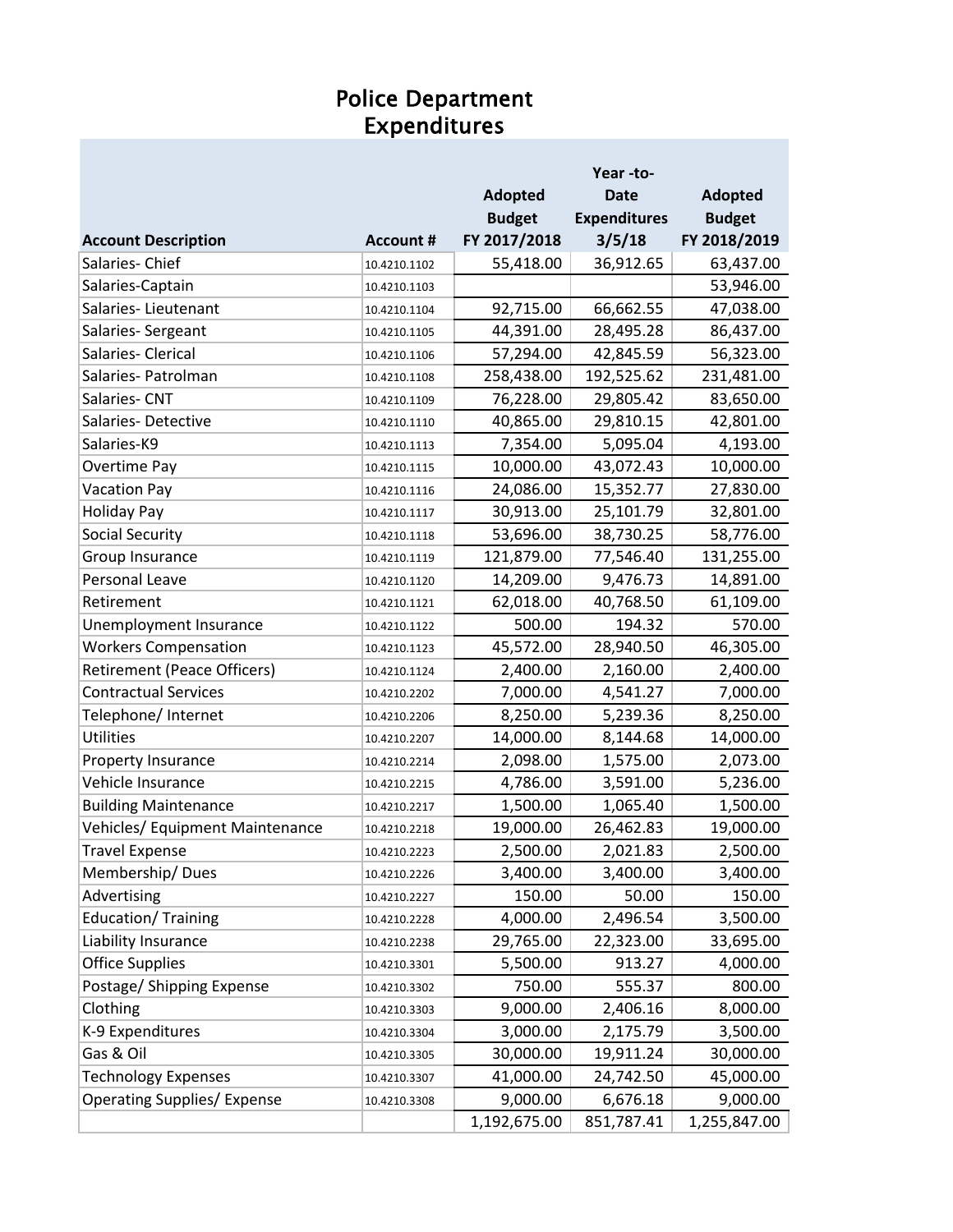#### Expenditures Community Development

|                                 |                  |               | Year-to-          |               |
|---------------------------------|------------------|---------------|-------------------|---------------|
|                                 |                  | Adopted       | Date              | Adopted       |
|                                 |                  | <b>Budget</b> | <b>Expenditur</b> | <b>Budget</b> |
|                                 |                  | FY            | es                | <b>FY</b>     |
| <b>Account Description</b>      | <b>Account #</b> | 2017/2018     | 3/5/18            | 2018/2019     |
| <b>Contractual Fees</b>         | 10.4320.2202     | 8,000.00      | 516.30            | 25,000.00     |
| <b>Code Enforcement Expense</b> | 10.4320.2205     | 1,000.00      | 242.50            | 1,000.00      |
| Miscellaneous Expense           | 10.4320.2209     |               | 2,163.29          |               |
| <b>Travel Expense</b>           | 10.4320.2223     | 2,250.00      |                   | 3,000.00      |
| Advertisement/                  |                  |               |                   |               |
| Posting of Property             | 10.4320.2227     | 250.00        |                   | 500.00        |
| <b>Education/ Training</b>      | 10.4320.2228     | 1,200.00      | 2,815.00          | 3,000.00      |
| Core MPC                        | 10.4320.2230     | 2,595.00      | 648.56            | 2,595.00      |
| Postage                         | 10.4320.3302     | 300.00        | 124.64            | 300.00        |
| Clothing                        | 10.4320.3303     |               |                   | 250.00        |
|                                 |                  | 15,595.00     | 6,510.29          | 35,645.00     |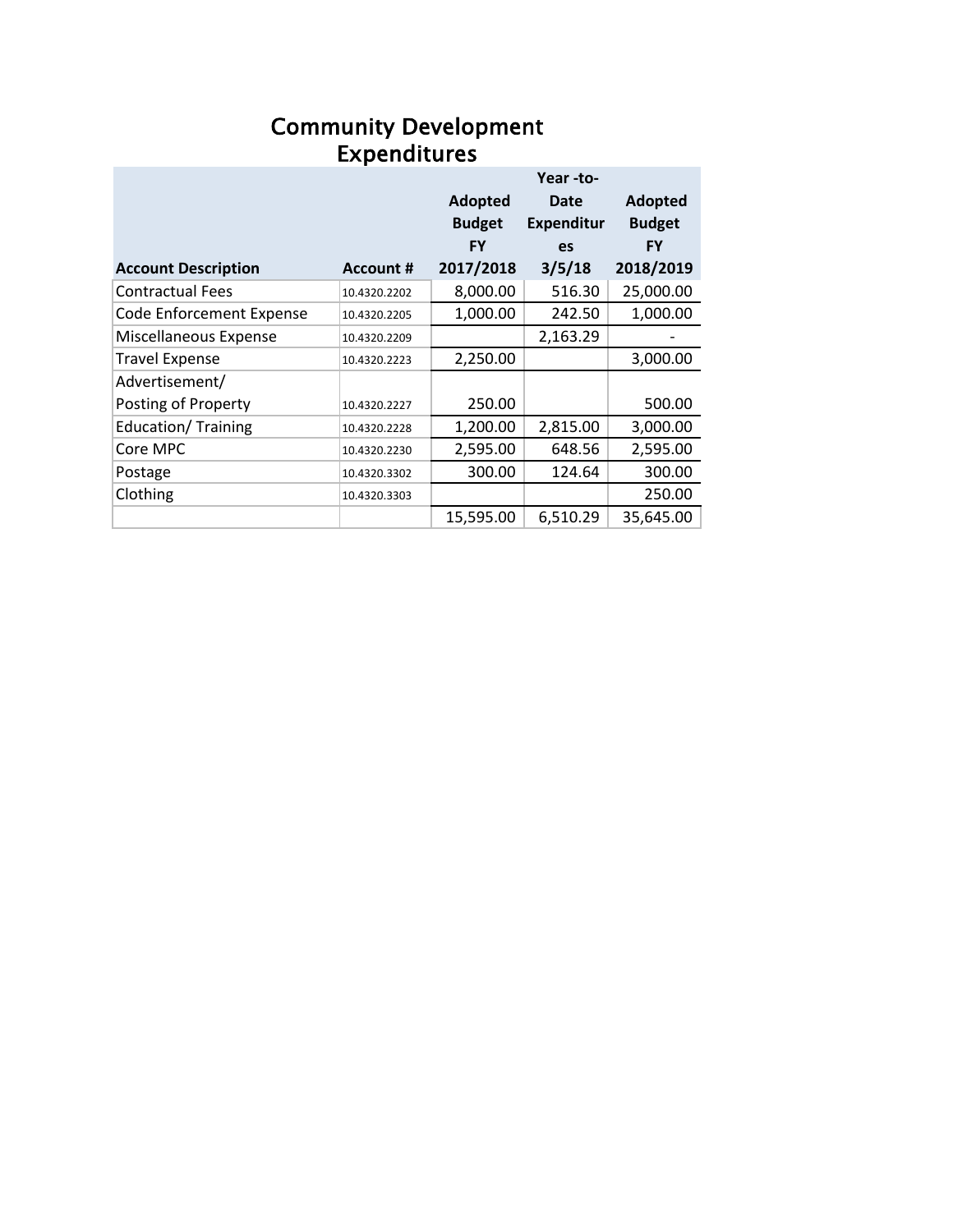### Public Works Expenditures

|                                    |                  | <b>Adopted</b> | Year -to-Date       | <b>Adopted</b> |
|------------------------------------|------------------|----------------|---------------------|----------------|
|                                    |                  | <b>Budget</b>  | <b>Expenditures</b> | <b>Budget</b>  |
| <b>Account Description</b>         | <b>Account #</b> | FY 2017/2018   | 3/5/18              | FY 2018/2019   |
| Salaries-Public Works Director     | 10.4430.1102     | 24,322.00      | 15,054.89           | 21,095.00      |
| Salaries-Equipment Operator        | 10.4430.1103     | 40,800.00      | 42,245.98           | 37,669.00      |
| Salaries-Mechanic                  | 10.4430.1104     | 30,251.00      | 20,051.82           | 30,003.00      |
| Salaries-Crew Leader/Supervisor    | 10.4430.1105     | 32,015.00      | 21,664.48           | 33,286.00      |
| Salaries-Machine Oper/Truck Driver | 10.4430.1106     | 50,695.00      | 18,517.60           | 56,658.00      |
| Salaries-Laborer                   | 10.4430.1107     | 41,656.00      | 30,302.34           | 86,977.00      |
| Salaries-Clerk                     | 10.4430.1108     | 6,826.00       | 4,891.12            | 7,020.00       |
| Overtime Pay                       | 10.4430.1115     | 1,290.00       | 8,300.93            | 1,500.00       |
| <b>Vacation Pay</b>                | 10.4430.1116     | 18,844.00      | 8,489.02            | 15,902.00      |
| <b>Holiday Pay</b>                 | 10.4430.1117     | 14,705.00      | 10,210.45           | 15,511.00      |
| <b>Social Security</b>             | 10.4430.1118     | 18,486.00      | 13,337.50           | 23,684.00      |
| Group Insurance                    | 10.4430.1119     | 61,066.00      | 42,671.10           | 89,757.00      |
| Personal Leave                     | 10.4430.1120     | 6,736.00       | 4,152.49            | 6,668.00       |
| Retirement                         | 10.4430.1121     | 23,567.00      | 20,145.00           | 28,826.00      |
| Unemployment Insurance             | 10.4430.1122     | 1,201.00       | 71.38               | 219.00         |
| <b>Workers Compensation</b>        | 10.4430.1123     | 30,995.00      | 15,128.00           | 24,940.00      |
| <b>Contractual Fees</b>            | 10.4430.2202     | 190,865.00     | 149,069.56          | 33,460.00      |
| Garbage Contractual                | 10.4430.2203     |                | 114,603.78          | 172,000.00     |
| Telephone/Internet                 | 10.4430.2206     | 2,000.00       | 1,726.35            | 2,500.00       |
| <b>Utilities</b>                   | 10.4430.2207     | 10,200.00      | 6,180.34            | 8,000.00       |
| <b>Equipment Rental/Lease</b>      | 10.4430.2213     | 1,000.00       |                     | 1,000.00       |
| Property Insurance                 | 10.4430.2214     | 1,177.00       | 882.00              | 1,200.00       |
| Vehicle/Equipment Insurance        | 10.4430.2215     | 1,197.00       | 897.00              | 1,308.00       |
| <b>Street Lights</b>               | 10.4430.2216     | 18,000.00      | 11,455.72           | 18,000.00      |
| <b>Building Maintenance</b>        | 10.4430.2217     | 1,000.00       | 578.27              | 1,000.00       |
| Vehicle/Equipment Maintenance      | 10.4430.2218     | 25,000.00      | 17,630.60           | 20,000.00      |
| Membership/Dues                    | 10.4430.2226     | 45.00          | 45.00               | 45.00          |
| Advertising                        | 10.4430.2227     | 155.00         |                     | 155.00         |
| Education/Training/Travel          | 10.4430.2228     | 1,000.00       | 201.35              | 250.00         |
| Driveway Installation              | 10.4430.2229     | 1,000.00       |                     | 500.00         |
| Liability Insurance                | 10.4430.2238     | 3,717.00       | 3,787.00            | 3,984.00       |
| Debris Removal/Dump Fees           | 10.4430.2240     | 5,000.00       | 4,427.19            | 6,000.00       |
| <b>Office Supplies</b>             | 10.4430.3301     | 500.00         |                     | 500.00         |
| Postage/Shipping Expense           | 10.4430.3302     | 10.00          | 7.36                | 10.00          |
| Clothing                           | 10.4430.3303     | 4,000.00       | 2,896.32            | 4,000.00       |
| Gas/Oil                            | 10.4430.3305     | 17,500.00      | 9,873.57            | 15,000.00      |
| <b>Operating Supplies/Expense</b>  | 10.4430.3308     | 15,000.00      | 12,699.05           | 15,000.00      |
| Tools                              | 10.4430.3311     | 750.00         | 403.48              | 750.00         |
| Signs                              | 10.4430.4402     | 1,500.00       |                     | 2,500.00       |
| Roadways/Rock/Gravel/Clay          | 10.4430.4403     | 7,500.00       | 831.72              | 5,000.00       |
|                                    |                  | 711,571.00     | 613,429.76          | 791,877.00     |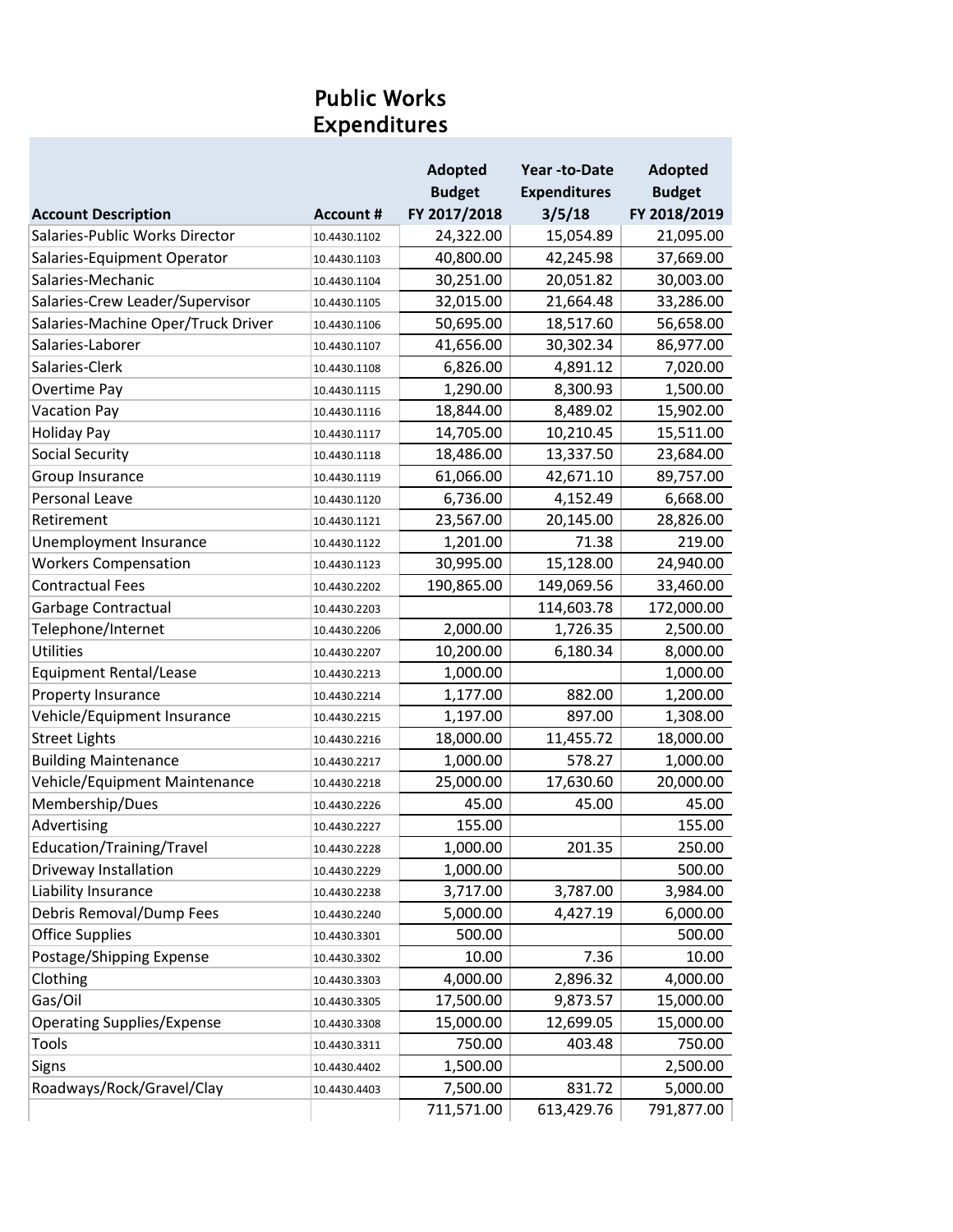#### Recreation Department Expenditures

|                                      |                  | <b>Adopted</b> | Year-to-            | <b>Adopted</b> |
|--------------------------------------|------------------|----------------|---------------------|----------------|
|                                      |                  | <b>Budget</b>  | <b>Date</b>         | <b>Budget</b>  |
|                                      |                  | <b>FY</b>      | <b>Expenditures</b> | <b>FY</b>      |
| <b>Account Description</b>           | <b>Account #</b> | 2017/2018      | 3/5/18              | 2018/2019      |
| <b>Salaries- Recreation Director</b> | 10.4460.1102     | 43,241.00      | 31,258.04           | 46,340.00      |
| Salaries-Rec Coordinator             | 10.4460.1103     |                |                     | 16,638.00      |
| Salaries-Laborer                     | 10.4460.1104     | 32,565.00      | 18,000.45           | 23,250.00      |
| <b>Salaries- Concessions</b>         | 10.4460.1107     | 12,527.00      | 7,315.57            | 15,250.00      |
| <b>Vacation Pay</b>                  | 10.4460.1116     | 1,874.00       |                     | 2,001.00       |
| <b>Holiday Pay</b>                   | 10.4460.1117     | 2,436.00       | 2,053.50            | 2,601.00       |
| <b>Social Security</b>               | 10.4460.1118     | 7,175.00       | 4,222.54            | 9,000.00       |
| Group Insurance                      | 10.4460.1119     | 9,770.00       | 5,877.51            | 10,800.00      |
| Personal Leave                       | 10.4460.1120     | 1,125.00       | 562.05              | 1,201.00       |
| Retirement                           | 10.4460.1121     | 4,521.00       | 3,060.75            | 4,603.00       |
| Unemployement Insurance              | 10.4460.1122     | 330.00         | 142.39              | 190.00         |
| <b>Worker's Compensation</b>         | 10.4460.1123     | 3,056.00       | 2,874.50            | 4,599.00       |
| <b>Contractual Fees</b>              | 10.4460.2202     | 13,000.00      | 8,805.38            | 14,000.00      |
| Telephone/ Internet                  | 10.4460.2206     | 3,000.00       | 1,999.61            | 3,000.00       |
| <b>Utilities</b>                     | 10.4460.2207     | 13,000.00      | 8,442.11            | 13,000.00      |
| <b>Field Maintenance</b>             | 10.4460.2212     | 5,000.00       | 859.80              | 5,000.00       |
| Property Insurance                   | 10.4460.2214     | 774.00         | 582.00              | 770.00         |
| Vehicle Insurance                    | 10.4460.2215     | 150.00         | 114.00              | 164.00         |
| <b>Building Maintenance</b>          | 10.4460.2217     | 1,200.00       | 54.47               | 1,200.00       |
| Vehicle/ Equipment Maintenance       | 10.4460.2218     | 1,000.00       | 385.48              | 1,000.00       |
| Memberships/Dues                     | 10.4460.2226     | 995.00         | 595.00              | 995.00         |
| Advertising                          | 10.4460.2227     | 250.00         | 125.00              | 250.00         |
| Refunds                              | 10.4460.2229     | 250.00         |                     | 250.00         |
| Meetings/Conferences                 | 10.4460.2230     | 1,500.00       | 1,369.09            | 1,500.00       |
| Liability Insurance                  | 10.4460.2238     | 414.00         | 312.00              | 449.00         |
| <b>Uniform Purchase</b>              | 10.4460.2240     | 10,000.00      | 5,649.04            | 11,000.00      |
| <b>Office Supplies</b>               | 10.4460.3301     | 1,200.00       | 1,132.75            | 1,200.00       |
| Postage/ Shipping Expense            | 10.4460.3302     |                |                     |                |
| Gas & Oil                            | 10.4460.3305     | 1,800.00       | 866.30              | 1,800.00       |
| <b>Operating Supplies/ Expense</b>   | 10.4460.3308     | 10,000.00      | 5,127.50            | 11,000.00      |
| Concessions-Food                     | 10.4460.3310     | 10,000.00      | 4,864.46            | 10,000.00      |
| <b>Concessions-Operating</b>         | 10.4460.3311     | 1,000.00       | 779.72              | 1,200.00       |
| <b>Special Events</b>                | 10.4460.3312     | 9,000.00       | 2,783.77            | 9,000.00       |
| Senior Attendance                    | 10.4460.3313     | 5,000.00       | 2,972.94            | 5,000.00       |
|                                      |                  | 207,153.00     | 123,187.72          | 228,251.00     |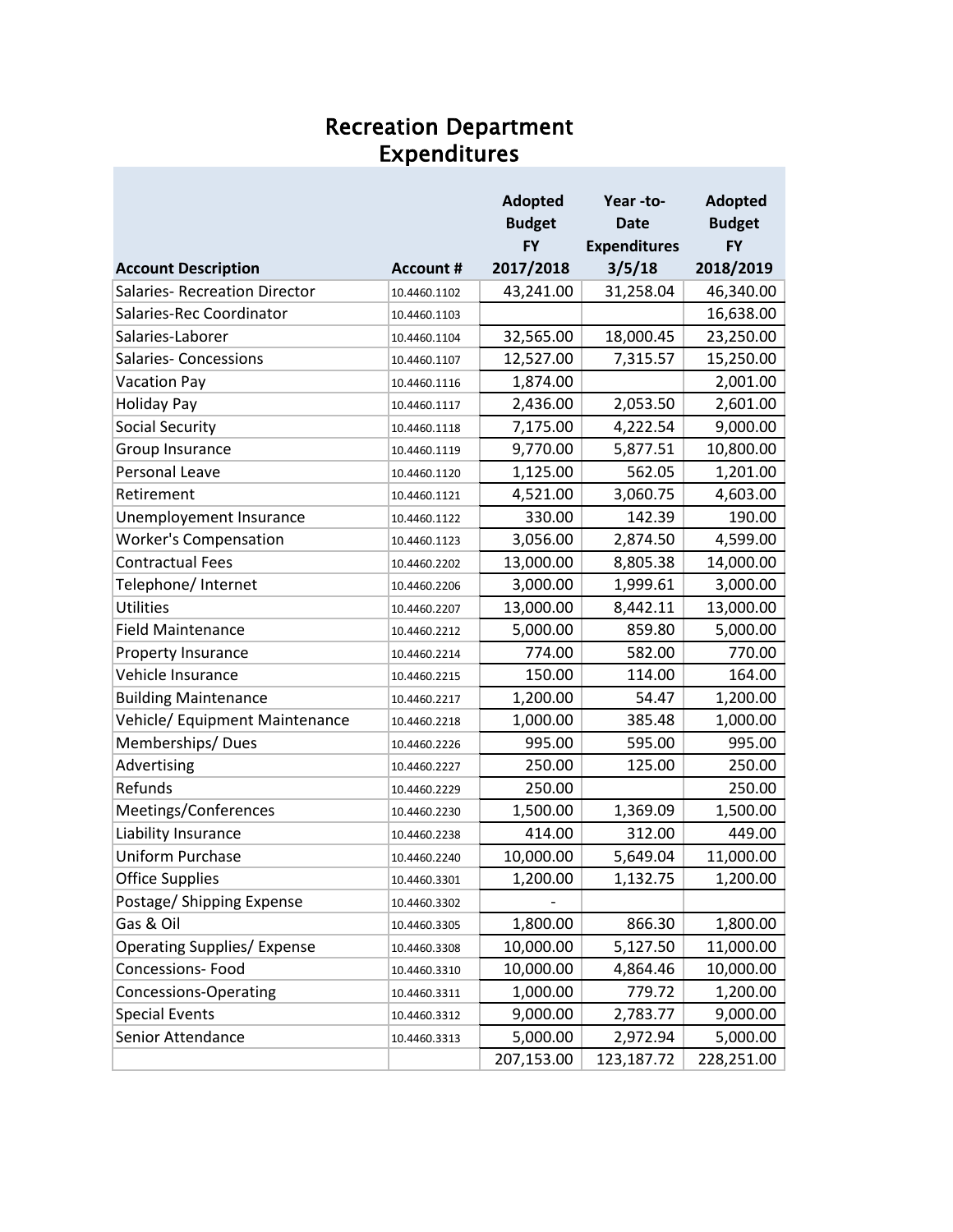#### Fire Department Expenditures

|                                    |                  | <b>Adopted</b> | Year -to-           | <b>Adopted</b> |
|------------------------------------|------------------|----------------|---------------------|----------------|
|                                    |                  | <b>Budget</b>  | <b>Date</b>         | <b>Budget</b>  |
|                                    |                  | <b>FY</b>      | <b>Expenditures</b> | FY             |
| <b>Account Description</b>         | <b>Account #</b> | 2017/2018      | 3/5/18              | 2018/2019      |
| Salaries-Chief                     | 10.4750.1102     | 58,310.00      | 46,102.36           | 63,352.00      |
| Salaries-Firefighters/Stipend      | 10.4750.1108     | 119,620.00     | 84,977.00           | 119,620.00     |
| <b>Vacation Pay</b>                | 10.4750.1116     | 4,049.00       |                     | 4,493.00       |
| <b>Holiday Pay</b>                 | 10.4750.1117     | 3,509.00       | 2,699.10            | 3,651.00       |
| <b>Social Security</b>             | 10.4750.1118     | 5,366.00       | 3,158.16            | 5,577.00       |
| Group Insurance                    | 10.4750.1119     | 11,269.00      | 8,426.39            | 15,519.00      |
| Personal Leave                     | 10.4750.1120     | 1,620.00       |                     | 1,685.00       |
| Retirement                         | 10.4750.1121     | 6,727.00       | 4,911.75            | 6,594.00       |
| Unemployment Insurance             | 10.4750.1122     | 250.00         |                     | 38.00          |
| <b>Worker's Compensation</b>       | 10.4750.1123     | 2,524.00       | 2,772.00            | 4,435.00       |
| Retirement- Volunteer FD           | 10.4750.1124     | 3,600.00       | 945.00              | 3,600.00       |
| <b>Contractual Fees</b>            | 10.4750.2202     | 13,000.00      | 6,603.24            | 13,000.00      |
| Telephone/ Internet                | 10.4750.2206     | 4,250.00       | 3,121.06            | 4,750.00       |
| <b>Utilities</b>                   | 10.4750.2207     | 14,000.00      | 8,805.19            | 14,000.00      |
| <b>Building Maintenance</b>        | 10.4750.2217     | 3,500.00       | 3,905.11            | 4,500.00       |
| Vehicle Maintenance                | 10.4750.2218     | 12,000.00      | 12,513.33           | 14,000.00      |
| Pagers                             | 10.4750.2220     | 1,500.00       | 128.87              | 1,500.00       |
| Memberships/Dues                   | 10.4750.2226     | 1,000.00       | 989.00              | 1,250.00       |
| Education/Training                 | 10.4750.2228     | 4,500.00       | 591.60              | 4,500.00       |
| Meetings/ Conferences              | 10.4750.2230     | 600.00         | 533.74              | 600.00         |
| Liability Insurance                | 10.4750.2238     | 19,300.00      | 13,529.00           | 20,265.00      |
| P/R Events                         | 10.4750.2239     | 7,500.00       | 5,259.66            | 7,500.00       |
| Vaccinations                       | 10.4750.2241     | 500.00         |                     | 500.00         |
| <b>Office Supplies</b>             | 10.4750.3301     | 1,500.00       |                     | 750.00         |
| Postage                            | 10.4750.3302     | 50.00          | 15.04               | 50.00          |
| Clothing                           | 10.4750.3303     | 2,500.00       | 474.90              | 3,500.00       |
| Clothing/Turn Out Gear Repairs     | 10.4750.3304     | 1,000.00       | 90.00               | 1,000.00       |
| Gas & Oil                          | 10.4750.3305     | 3,000.00       | 3,836.65            | 4,000.00       |
| <b>Medical Supplies</b>            | 10.4750.3306     | 2,000.00       | 476.11              | 2,000.00       |
| <b>Operating Supplies/ Expense</b> | 10.4750.3308     | 10,000.00      | 7,344.27            | 14,000.00      |
|                                    |                  | 318,544.00     | 222,208.53          | 340,229.00     |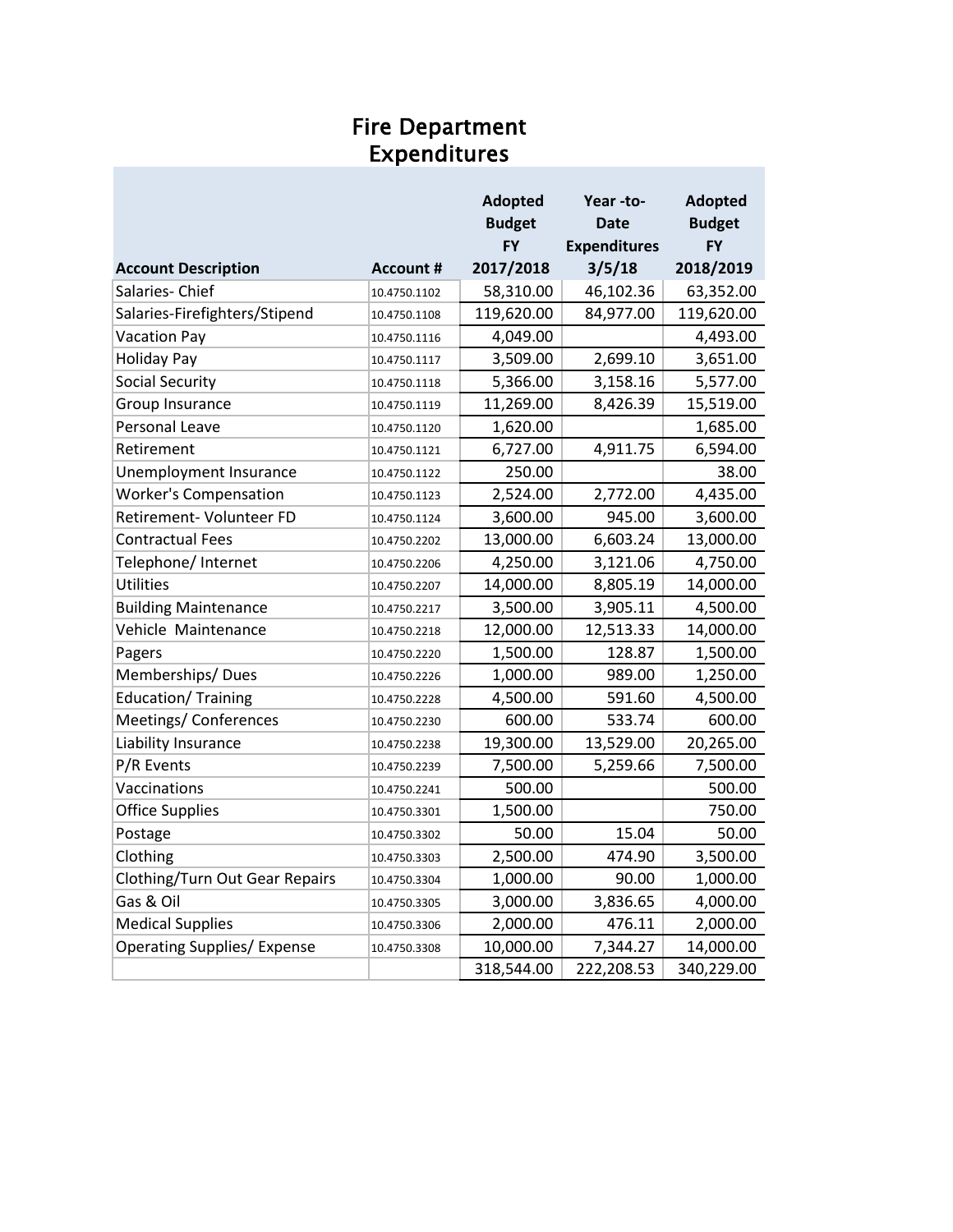#### Revenues VS Expenditures FY 2018/2019 Water/Sewer Fund Summary by Department

|              |                                               | Adopted      | Year-to-Date    | <b>Adopted</b> |
|--------------|-----------------------------------------------|--------------|-----------------|----------------|
|              | <b>Budget</b>                                 |              | <b>Revenues</b> | <b>Budget</b>  |
| Department # | <b>Description</b>                            | FY 2017/2018 | 3/15/18         | FY 2018/2019   |
| 3030         | <b>REVENUE</b><br><b>Water Department</b>     | \$275,445.00 | \$158,868.08    | \$262,802.00   |
| 6260         | <b>EXPENDITURE</b><br><b>Water Department</b> | \$247,848.00 | \$169,079.53    | \$236,615.00   |
|              | Revenues vs Expenditures                      | \$27,597.00  |                 | \$26,187.00    |

|             |                                    | <b>Adopted</b><br>Year-to-Date |                 | Adopted       |
|-------------|------------------------------------|--------------------------------|-----------------|---------------|
|             |                                    | <b>Budget</b>                  | <b>Revenues</b> | <b>Budget</b> |
| Department# | <b>Description</b>                 | FY 2017/2018                   | 3/15/18         | FY 2018/2019  |
| 3050        | Sewer Department<br><b>REVENUE</b> | \$403,188.00                   | \$250,358.01    | \$408,246.00  |
| 6270        | EXPENDITURE<br>Sewer Department    | \$430,785.00                   | \$286,967.23    | \$434,433.00  |
|             | <b>Expenditures VS Revenues</b>    |                                |                 | $-526,187.00$ |

Water/Sewer Revenues vs Expenditures **\$0.00** and \$0.00

### **2018/2019 WATER/SEWER EXPENDITURES**

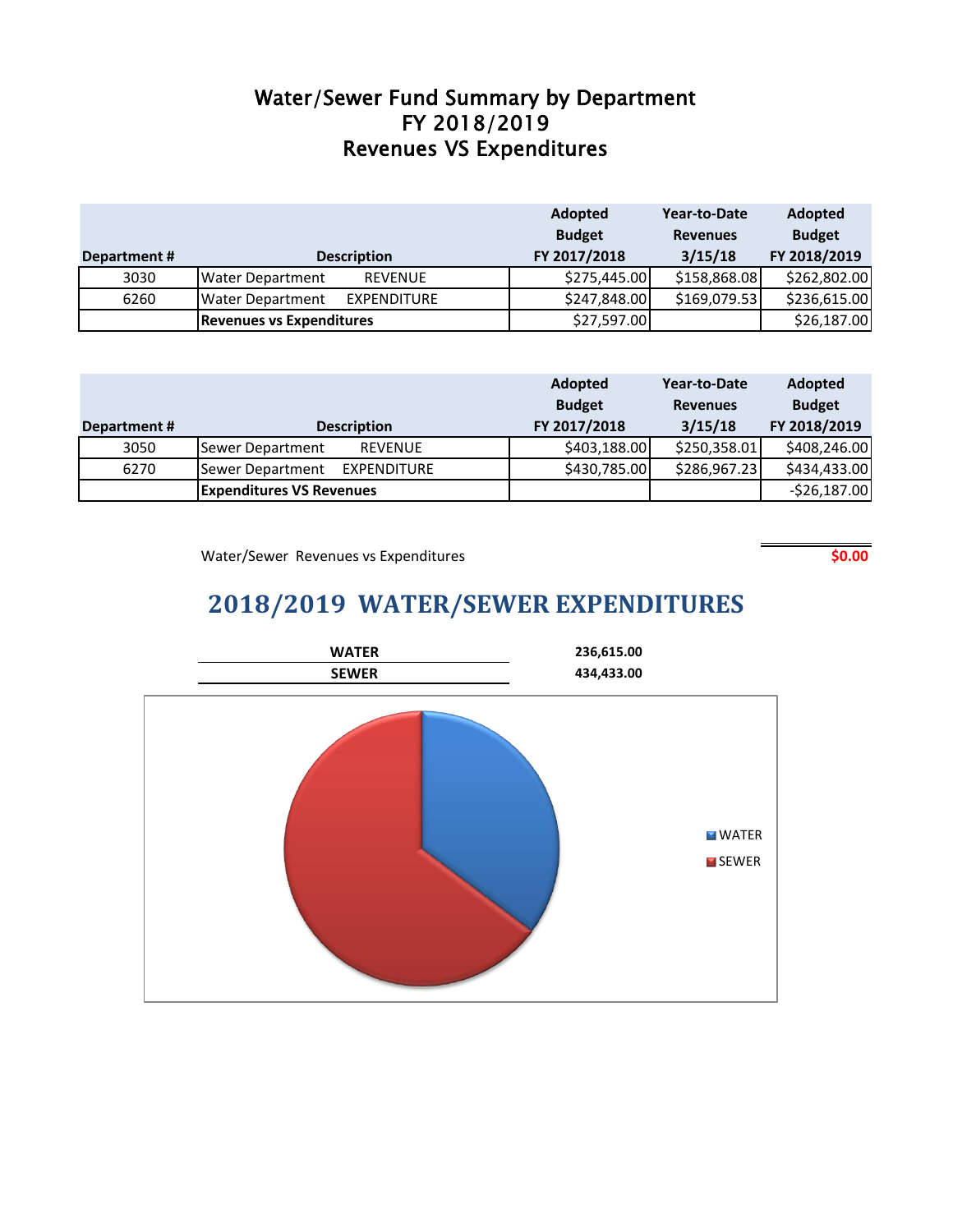#### Revenues FY Budget 2018/2019 Water & Sewer

|                                 |                  | <b>Adopted</b> | Year-to-Date | <b>Adopted</b> |
|---------------------------------|------------------|----------------|--------------|----------------|
|                                 |                  | <b>Budget</b>  | Revenue      | <b>Budget</b>  |
| <b>Account Description</b>      | <b>Account #</b> | FY 2018/2019   | 3/5/2018     | FY 2018/2019   |
| <b>Water Department</b>         |                  |                |              |                |
| <b>Water Consumption</b>        | 30.3030.0010     | 242,470.00     | 145,218.95   | 236,327.00     |
| <b>Hydrant Rental</b>           | 30.3030.0015     | 1,200.00       | 658.06       | 1,200.00       |
| Tap in Fees                     | 30.3030.0020     | 8,500.00       |              |                |
| <b>Reconnection Fees</b>        | 30.3030.0030     | 7,500.00       | 6,125.00     | 10,000.00      |
| Penalties                       | 30.3030.0050     | 15,000.00      | 6,797.99     | 15,000.00      |
| Interest Income                 | 30.3030.0060     | 25.00          | 18.08        | 25.00          |
| Miscellaneous Revenues          | 30.3030.0080     | 750.00         | 50.00        | 250.00         |
| Overages & Shortages            | 30.3030.0100     |                |              |                |
| <b>Department Total</b>         |                  | 275,445.00     | 158,868.08   | 262,802.00     |
| <b>Sewer Department</b>         |                  |                |              |                |
| Sewer Usage                     | 30.3050.0010     | 364,463.00     | 230,840.74   | 369,521.00     |
| Tap in Fees                     | 30.3050.0020     | 12,500.00      | 3,245.00     | 10,000.00      |
| Sewer Relocates/Xtra Lines      | 30.3050.0025     | 500.00         |              | 500.00         |
| <b>Reconnection Fees</b>        | 30.3050.0030     | 5,000.00       | 2,580.00     | 7,500.00       |
| Insurance Claim Payment         | 30.3050.0045     |                |              |                |
| <b>Penalties</b>                | 30.3050.0050     | 20,000.00      | 12,094.62    | 20,000.00      |
| Interest Income                 | 30.3050.0060     | 25.00          | 892.69       | 25.00          |
| Miscellaneous Revenues          | 30.3050.0080     | 700.00         | 704.96       | 700.00         |
| <b>Department Total</b>         |                  | 403,188.00     | 250,358.01   | 408,246.00     |
| <b>Fund Balance/Reserves</b>    |                  |                |              |                |
| <b>Cash Carried Forward</b>     |                  |                |              |                |
| <b>Fund Balance/Reserves</b>    |                  |                |              |                |
|                                 |                  |                |              |                |
| <b>Total of all Departments</b> |                  | 678,633.00     | 409,226.09   | 671,048.00     |
|                                 |                  |                |              | 671,048.00     |

**W/S Revenue over Expenditures -**

#### **2018/2019 WATER /SEWER REVENUES**

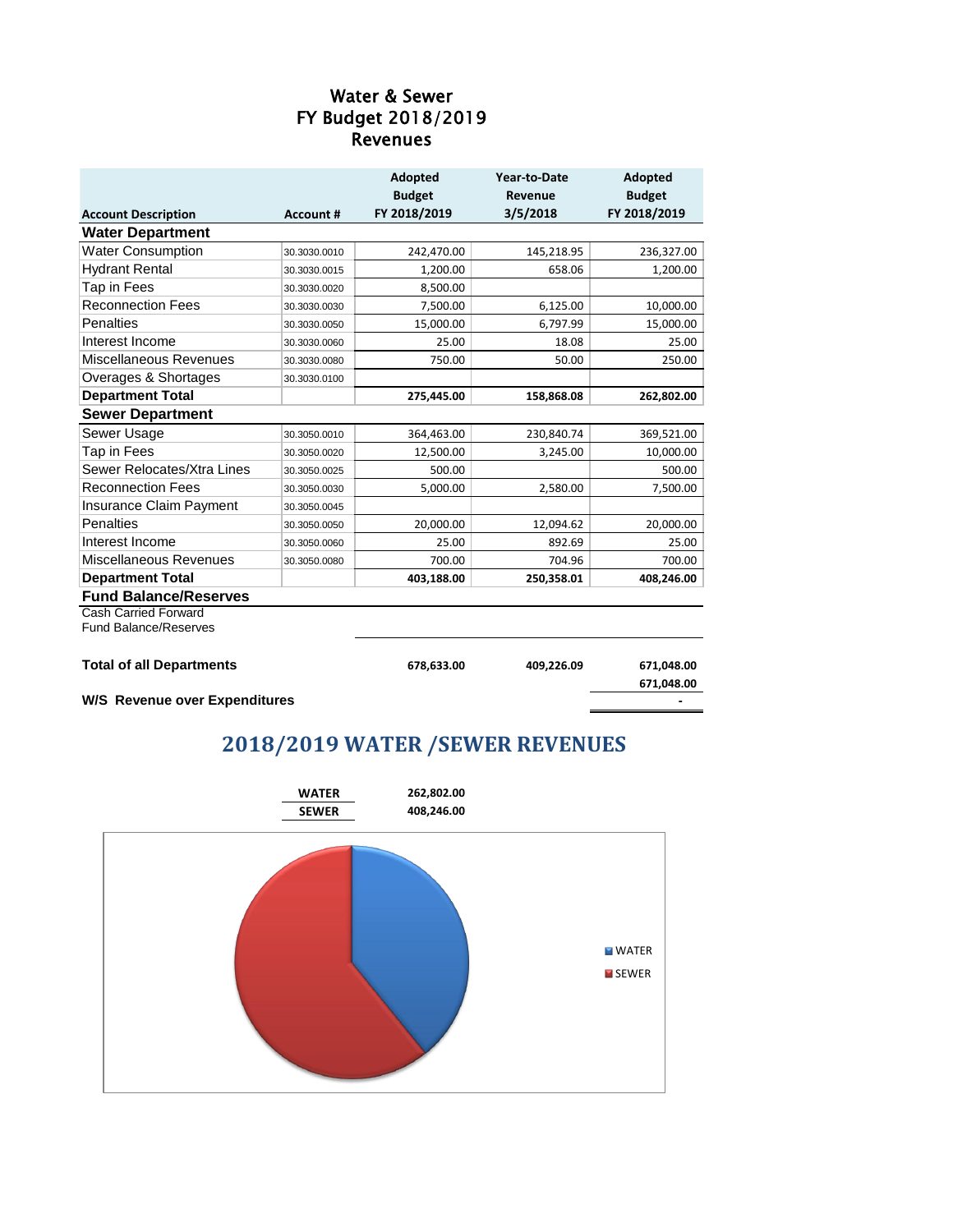#### Water Department Expenditures

|                                    |                  | <b>Adopted</b> | Year-to-            | <b>Adopted</b> |
|------------------------------------|------------------|----------------|---------------------|----------------|
|                                    |                  | <b>Budget</b>  | <b>Date</b>         | <b>Budget</b>  |
|                                    |                  | <b>FY</b>      | <b>Expenditures</b> | <b>FY</b>      |
| <b>Account Description</b>         | <b>Account #</b> | 2017/2018      | 3/5/18              | 2018/2019      |
| Salaries-Public Works Director     | 30.6260.1102     | 24,322.00      | 14,769.94           | 21,095.00      |
| Salaries-Maintenance Tech          | 30.6260.1104     | 24,813.00      | 16,835.46           | 25,794.00      |
| Salaries-ClerK                     | 30.6260.1106     | 6,826.00       | 4,973.68            | 7,020.00       |
| Overtime Pay                       | 30.6260.1115     | 500.00         | 237.74              | 1,000.00       |
| <b>Vacation Pay</b>                | 30.6260.1116     | 1,599.00       | 1,707.28            | 3,858.00       |
| <b>Holiday Pay</b>                 | 30.6260.1117     | 2,512.00       | 2,101.37            | 3,110.00       |
| <b>Social Security</b>             | 30.6260.1118     | 5,689.00       | 2,993.40            | 4,749.00       |
| Group Insurance                    | 30.6260.1119     | 19,269.00      | 13,258.30           | 11,954.00      |
| Personal Leave                     | 30.6260.1120     | 1,165.00       | 781.86              | 1,443.00       |
| Retirement                         | 30.6260.1121     | 5,132.00       | 3,936.75            | 5,798.00       |
| Unemployement Insurance            | 30.6260.1122     | 65.00          | 65.93               | 55.00          |
| <b>Worker's Compensation</b>       | 30.6260.1123     | 8,887.00       | 1,818.50            | 2,910.00       |
| Audit                              | 30.6260.2201     | 2,850.00       |                     | 3,000.00       |
| <b>Contractual Fees</b>            | 30.6260.2202     | 17,000.00      | 16,359.44           | 17,000.00      |
| Telephone/ Internet                | 30.6260.2206     | 1,800.00       | 419.08              | 1,800.00       |
| <b>Utilities</b>                   | 30.6260.2207     | 11,500.00      | 6,400.91            | 8,000.00       |
| Water Service Fees (AMB)           | 30.6260.2208     | 6,000.00       | 7,888.09            | 9,000.00       |
| <b>Equipment Rental/Lease</b>      | 30.6260.2213     | 100.00         |                     | 100.00         |
| Property/ Building Insurance       | 30.6260.2214     | 2,819.00       | 2,112.00            | 2,876.00       |
| Vehicle/ Equipment Insurance       | 30.6260.2215     | 150.00         | 114.00              | 164.00         |
| Vehicle/ Equipment Maintenance     | 30.6260.2218     | 1,000.00       | 1,255.92            | 1,675.00       |
| <b>Wells Repairs/Maintenance</b>   | 30.6260.2222     | 1,000.00       | 4,500.00            | 1,000.00       |
| Memberships/Dues                   | 30.6260.2226     | 850.00         |                     | 850.00         |
| Education/Training                 | 30.6260.2228     | 1,500.00       | 825.61              | 1,500.00       |
| Liability Insurance                | 30.6260.2238     | 947.00         | 708.00              | 1,040.00       |
| <b>OverHead Costs</b>              | 30.6260.2242     | 41,946.00      | 27,964.00           | 42,785.00      |
| PW Labor Reimb                     | 30.6260.2243     | 21,607.00      | 13,822.24           | 22,039.00      |
| <b>Depreciation Expense</b>        | 30.6260.2257     | 26,000.00      | 17,429.33           | 26,000.00      |
| Postage/ Shipping Expense          | 30.6260.3302     | 250.00         | 103.22              | 250.00         |
| Clothing                           | 30.6260.3303     | 1,750.00       | 1,419.89            | 1,750.00       |
| Gas & Oil                          | 30.6260.3305     | 1,500.00       | 1,185.25            | 1,500.00       |
| <b>Operating Supplies/ Expense</b> | 30.6260.3308     | 5,000.00       | 2,785.84            | 4,000.00       |
| <b>Testing</b>                     | 30.6260.3309     | 1,000.00       | 306.50              | 1,000.00       |
| <b>Water Meters</b>                | 30.6260.4409     | 500.00         |                     | 500.00         |
|                                    |                  | 247,848.00     | 169,079.53          | 236,615.00     |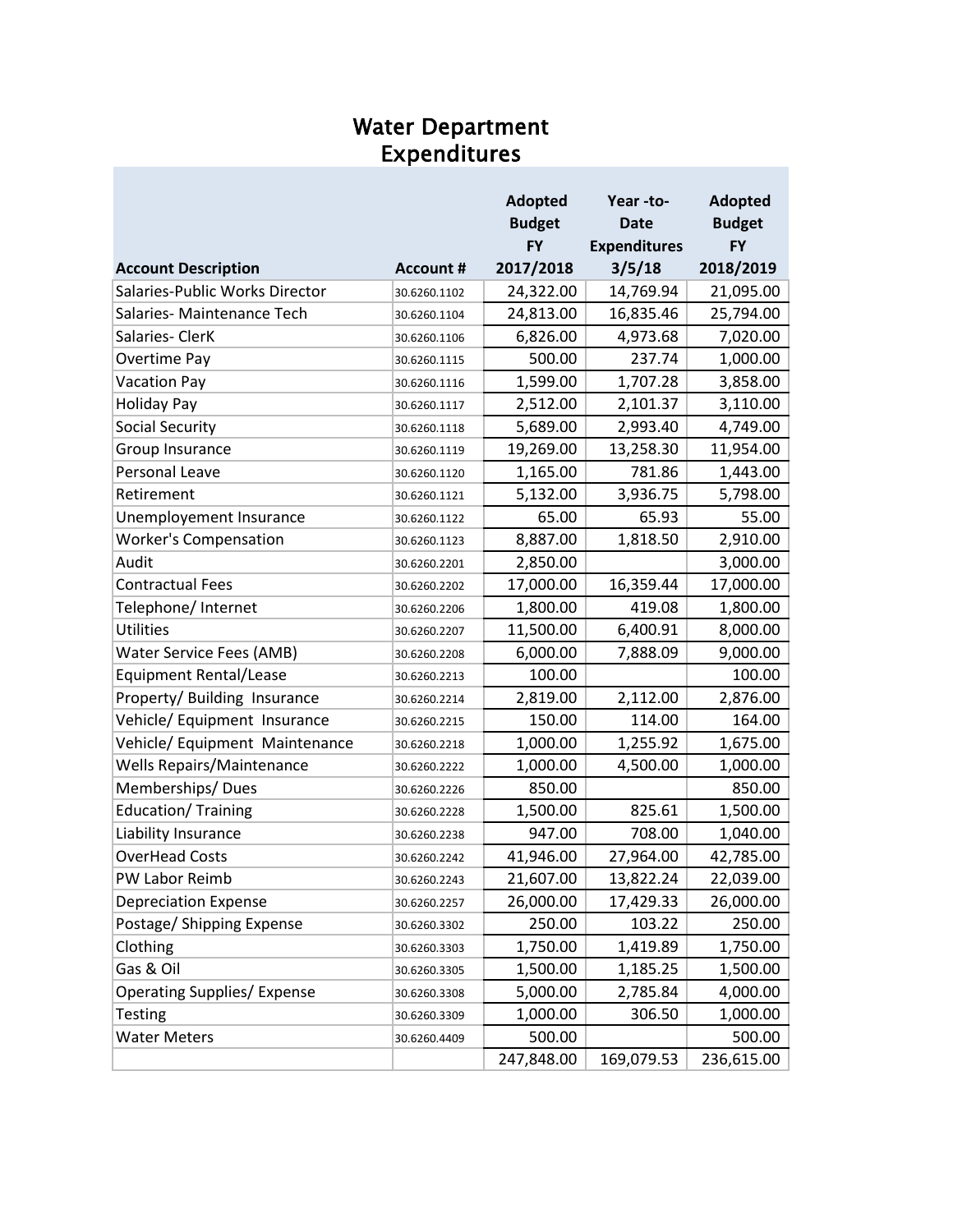#### Sewer Department Expenditures

|                                       |                  | <b>Adopted</b> | Year-to-            | <b>Adopted</b> |
|---------------------------------------|------------------|----------------|---------------------|----------------|
|                                       |                  | <b>Budget</b>  | <b>Date</b>         | <b>Budget</b>  |
|                                       |                  | <b>FY</b>      | <b>Expenditures</b> | <b>FY</b>      |
| <b>Account Description</b>            | <b>Account #</b> | 2017/2018      | 3/5/18              | 2018/2019      |
| Salaries-Director                     | 30.6270.1102     | 24,322.00      | 14,769.93           | 21,095.00      |
| Salaries-Maintenance Tech             | 30.6270.1104     | 28,397.00      | 18,852.61           | 29,481.00      |
| Salaries-Clerk                        | 30.6270.1108     | 6,826.00       | 242.76              | 7,020.00       |
| Overtime Pay                          | 30.6270.1115     | 3,000.00       | 2,976.72            | 3,500.00       |
| <b>Vacation Pay</b>                   | 30.6270.1116     | 638.00         | 1,572.03            | 3,280.00       |
| <b>Holiday Pay</b>                    | 30.6270.1117     | 1,360.00       | 2,176.16            | 3,068.00       |
| <b>Social Security</b>                | 30.6270.1118     | 4,235.00       | 3,312.68            | 4,983.00       |
| Group Insurance                       | 30.6270.1119     | 11,263.00      | 7,866.43            | 11,954.00      |
| Personal Leave                        | 30.6270.1120     | 638.00         | 756.30              | 1,430.00       |
| Retirement                            | 30.6270.1121     | 5,144.00       | 2,211.75            | 5,726.00       |
| Unemployement Insurance               | 30.6270.1122     | 120.00         | 9.33                | 55.00          |
| <b>Worker's Compensation</b>          | 30.6270.1123     | 1,456.00       | 463.00              | 741.00         |
| Audit                                 | 30.6270.2201     | 2,850.00       |                     | 3,000.00       |
| <b>Contractual Fees</b>               | 30.6270.2202     | 1,000.00       | 3,744.34            | 4,000.00       |
| Telephone/ Internet                   | 30.6270.2206     | 1,300.00       | 630.47              | 1,300.00       |
| <b>Utilities</b>                      | 30.6270.2207     | 4,000.00       | 5,556.92            | 6,000.00       |
| <b>Waste Water Treatment-PO</b>       | 30.6270.2208     | 71,500.00      | 41,005.58           | 61,500.00      |
| <b>Equipment Rental/Lease</b>         | 30.6270.2213     | 500.00         |                     | 500.00         |
| Property/ Building Insurance          | 30.6270.2214     | 661.00         | 494.00              | 756.00         |
| Vehicle Insurance                     | 30.6270.2215     | 150.00         | 114.00              | 164.00         |
| Vehicle/ Equipment Maintenance        | 30.6270.2218     | 3,500.00       | 192.14              | 2,000.00       |
| Lift Stations Repairs and Maintenance | 30.6270.2222     | 2,500.00       |                     | 2,500.00       |
| Memberships/Dues                      | 30.6270.2226     | 250.00         |                     | 250.00         |
| Advertising                           | 30.6270.2227     | 50.00          |                     | 50.00          |
| Liability Insurance                   | 30.6270.2238     | 904.00         | 678.00              | 993.00         |
| Grinder Pump Maintenance/Pumps        | 30.6270.2239     | 80,000.00      | 73,221.07           | 80,000.00      |
| <b>OverHead Expense</b>               | 30.6270.2242     | 41,946.00      | 27,964.00           | 42,785.00      |
| PW Labor Reimbursement                | 30.6270.2443     | 21,607.00      | 13,822.24           | 22,039.00      |
| <b>Amortization T/Plant SWR</b>       | 30.6270.2256     | 33,663.00      | 19,636.75           | 33,663.00      |
| <b>Depreciation Expense</b>           | 30.6270.2257     | 69,000.00      | 38,750.00           | 69,000.00      |
| Postage/ Shipping Expense             | 30.6270.3302     | 5.00           |                     | 100.00         |
| Clothing                              | 30.6270.3303     | 1,500.00       | 1,379.11            | 1,500.00       |
| Gas & Oil                             | 30.6270.3305     | 1,500.00       | 924.25              | 1,500.00       |
| <b>Operating Supplies/ Expense</b>    | 30.6270.3308     | 5,000.00       | 3,644.66            | 5,000.00       |
| Grinder Pumps/Tanks/X-Panels          | 30.6270.4405     |                |                     | 3,500.00       |
|                                       |                  | 430,785.00     | 286,967.23          | 434,433.00     |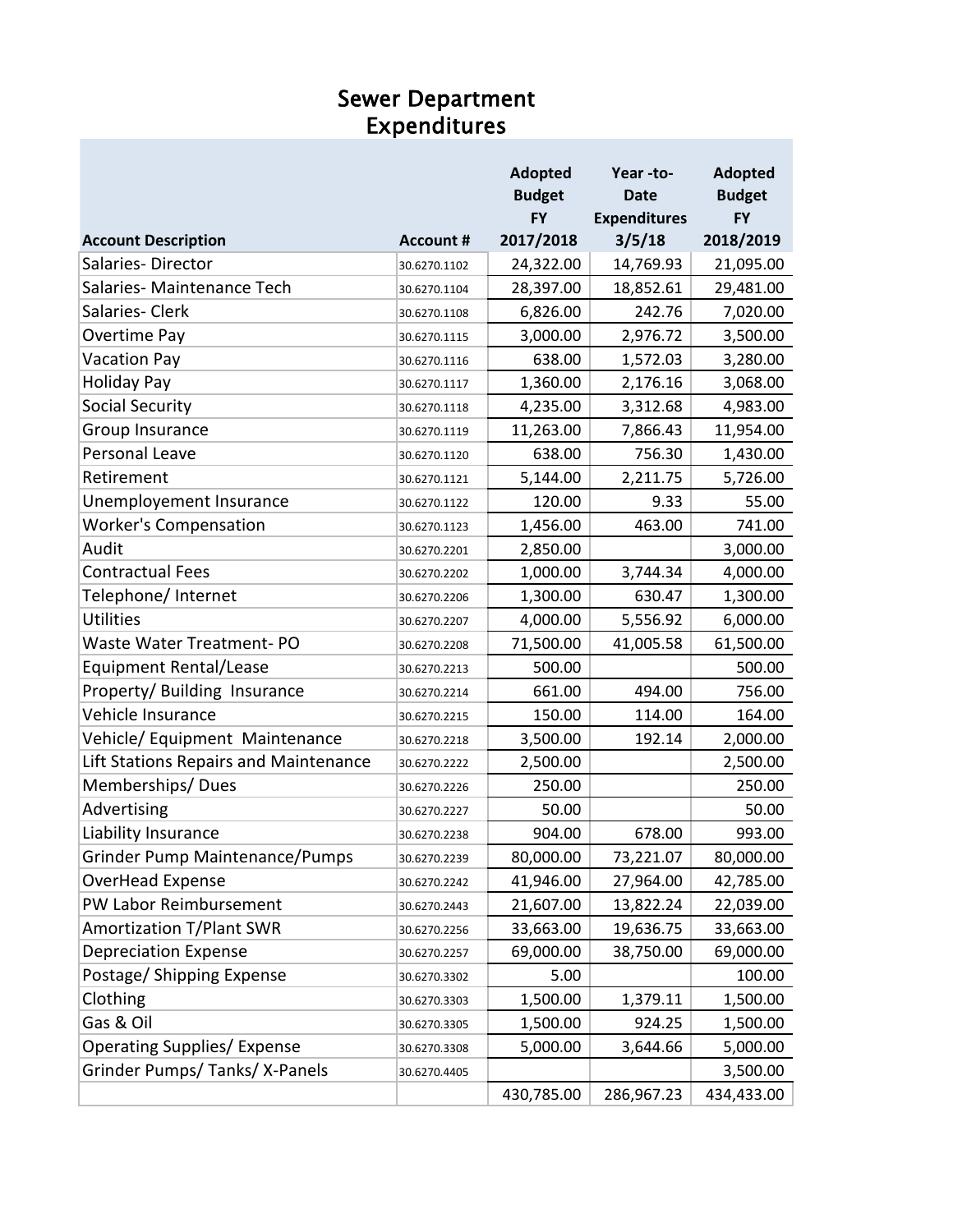# SPLOST

|                                  | Adopted<br>Year-to-<br><b>Budget</b><br><b>Date</b><br><b>FY</b> |            | <b>Adopted</b><br><b>Budget</b><br><b>FY</b> |
|----------------------------------|------------------------------------------------------------------|------------|----------------------------------------------|
| <b>Account Description</b>       | 2017/2018                                                        |            | 2018/2019                                    |
| <b>SPLOST Revenue</b>            | 540,000.00                                                       | 438,886.52 | 570,000.00                                   |
| <b>SPLOST Expenditures</b>       | 540,000.00                                                       | 599,808.25 | 570,000.00                                   |
| <b>Revenues vs. Expenditures</b> |                                                                  |            | 0.00                                         |
|                                  |                                                                  |            |                                              |

# Fire Department Fund FY Budget 2018/2019

|                                  | Adopted<br>Year -to- |                          | <b>Adopted</b> |
|----------------------------------|----------------------|--------------------------|----------------|
|                                  | <b>Budget</b>        | <b>Date</b>              | <b>Budget</b>  |
|                                  | <b>FY</b>            | <b>Expenditures</b>      | <b>FY</b>      |
| <b>Account Description</b>       | 2017/2018            | 3/05/18                  | 2018/2019      |
| <b>REVENUE</b>                   | 0.00                 |                          | 1000.00        |
| <b>EXPENSE</b>                   | 0.00                 | $\overline{\phantom{0}}$ | 1000.00        |
| <b>Revenues vs. Expenditures</b> |                      |                          | 0.00           |

### Forfeiture Account Fund FY Budget 2018/2019

|                                  | <b>Adopted</b><br><b>Budget</b><br>FY | Year -to-<br>Date<br><b>Expenditures</b> | Adopted<br><b>Budget</b><br>FY |
|----------------------------------|---------------------------------------|------------------------------------------|--------------------------------|
| <b>Account Description</b>       | 2017/2018                             | 3/5/18                                   | 2018/2019                      |
| <b>REVENUE</b>                   | 0.00                                  |                                          | 1000.00                        |
| <b>EXPENSE</b>                   | 0.00                                  |                                          | 1000.00                        |
| <b>Revenues vs. Expenditures</b> |                                       |                                          | 0.00                           |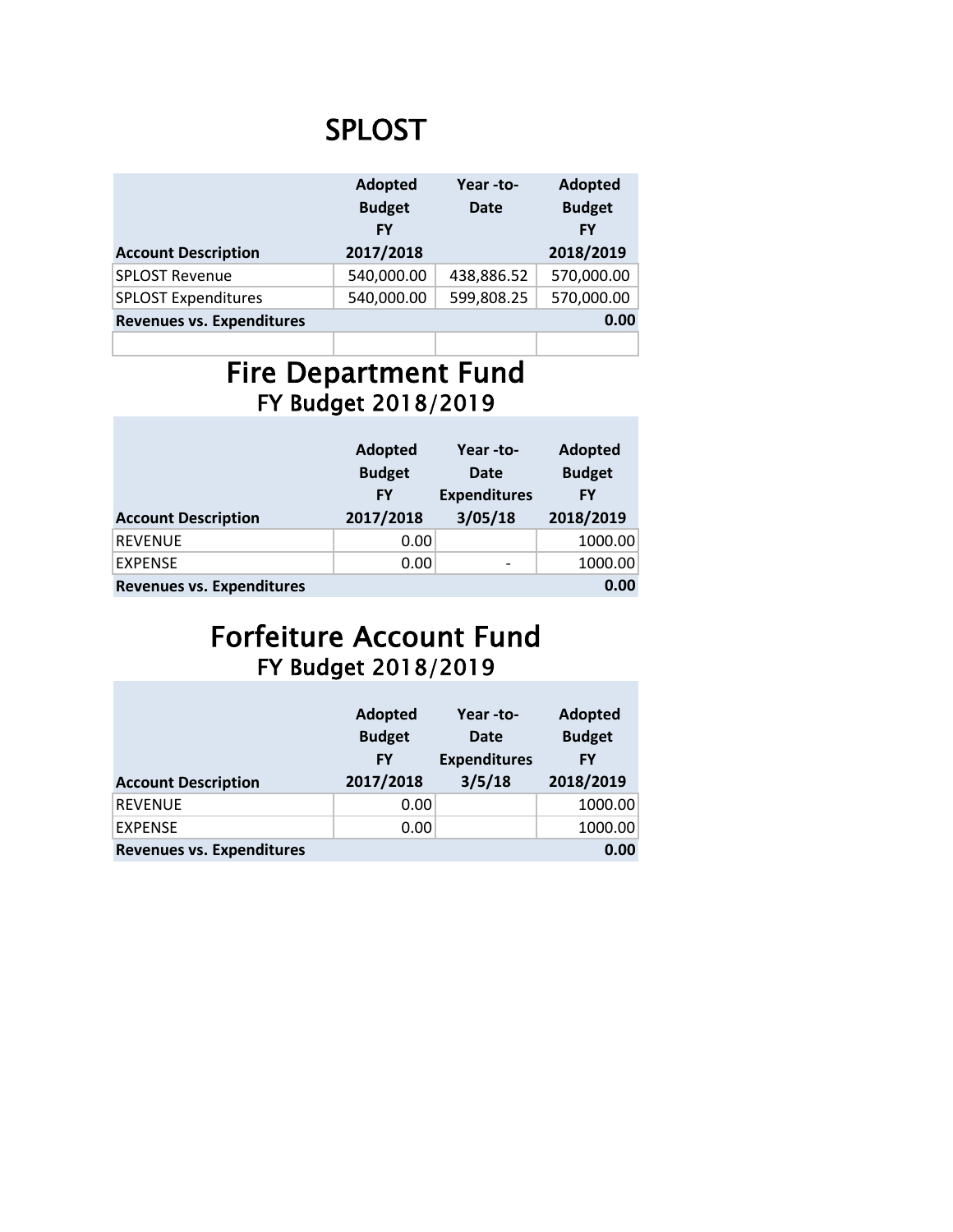#### SPLOST Revenue

|                            |                  | Adopted       | Year -to-      | <b>Adopted</b> |
|----------------------------|------------------|---------------|----------------|----------------|
|                            |                  | <b>Budget</b> | Date           | <b>Budget</b>  |
|                            |                  | FY            | <b>Revenue</b> | FY             |
| <b>Account Description</b> | <b>Account #</b> | 2017/2018     |                | 2018/2019      |
| <b>SPLOST</b>              | 90.1031.0000     | 540,000.00    | 438,886.52     | 570,000.00     |
|                            |                  |               |                |                |

Expenditures

| <b>Account Description</b> | <b>Account #</b> | Adopted<br><b>Budget</b><br><b>FY</b><br>2017/2018 | Year -to-<br>Date<br><b>Expenditures</b><br>3/15/17 | Adopted<br><b>Budget</b><br>FY<br>2018/2019 |
|----------------------------|------------------|----------------------------------------------------|-----------------------------------------------------|---------------------------------------------|
|                            |                  |                                                    |                                                     |                                             |
|                            |                  |                                                    |                                                     |                                             |
| DRAINAGE 10% DIST          | 45.1032.0000     | 54,000.00                                          | 36,263.71                                           | 57,000.00                                   |
| REC-GYM 15% DIST           | 90.1032.0000     | 54,000.00                                          | 45,791.00                                           | 85,500.00                                   |
| WTR MTR UPG 15% DIST       | 90.1034.0000     | 81,000.00                                          | 62,407.00                                           | 85,500.00                                   |
| SIDEWALKS 10% DIST         | 90.1035.0000     | 12,000.00                                          | 41,604.00                                           | 57,000.00                                   |
| ROADWAYS 10% DIST          | 90.1036.0000     | 54,000.00                                          | 41,604.00                                           | 57,000.00                                   |
| <b>OTHER PROJECTS/CIP</b>  | 90.8060.6040     | 285,000.00                                         | 372,138.54                                          | 228,000.00                                  |

# Fire Department Fund FY Budget 2018/2019

|                            |                  | Adopted<br><b>Budget</b><br><b>FY</b> | Year -to-<br>Date<br><b>Expenditures</b> | <b>Adopted</b><br><b>Budget</b><br>FY |
|----------------------------|------------------|---------------------------------------|------------------------------------------|---------------------------------------|
| <b>Account Description</b> | <b>Account #</b> | 2017/2018                             | 3/05/18                                  | 2018/2019                             |
| <b>REVENUE</b>             | 40.3600.0030     | 0.00                                  |                                          | 1000.00                               |
| <b>EXPENSE</b>             | 40.8060.3000     | 0.00                                  | -                                        | 1000.00                               |

# Forfeiture Account Fund FY Budget 2018/2019

|                            |                  | <b>Adopted</b><br><b>Budget</b><br><b>FY</b> | Year -to-<br>Date<br><b>Expenditures</b> | <b>Adopted</b><br><b>Budget</b><br>FY |
|----------------------------|------------------|----------------------------------------------|------------------------------------------|---------------------------------------|
| <b>Account Description</b> | <b>Account #</b> | 2017/2018                                    | 3/5/18                                   | 2018/2019                             |
| <b>REVENUE</b>             | 80.2955.0000     | 0.00                                         |                                          | 1000.00                               |
| <b>EXPENSE</b>             | 80.2955.0000     | 0.00                                         |                                          | 1000.00                               |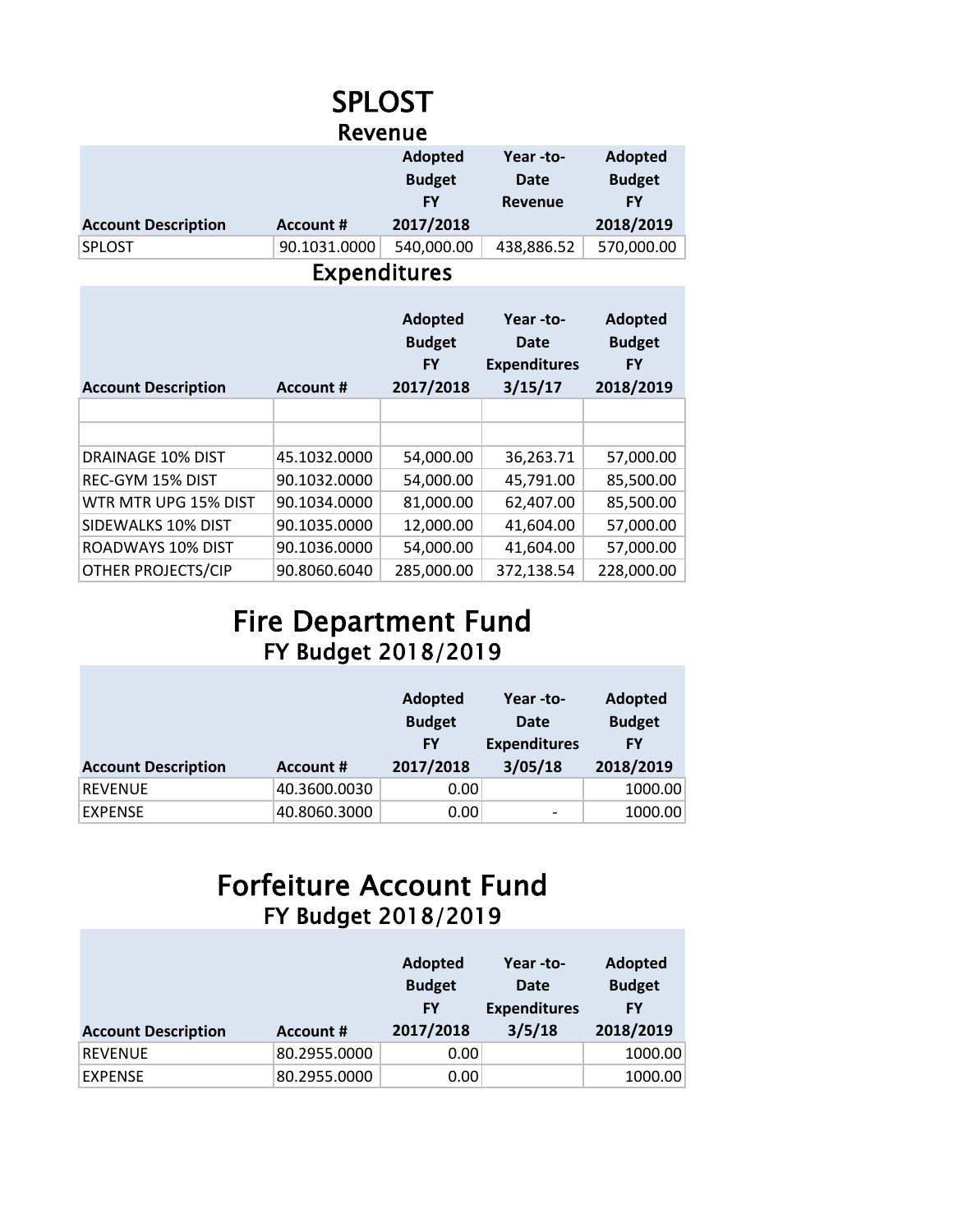#### **SPLOST**

| <b>Project Name</b>                 | 2018       | 2019      | 2020      | 2021           | 2022      | <b>Total</b> |
|-------------------------------------|------------|-----------|-----------|----------------|-----------|--------------|
| <b>Recreation Projects</b>          |            |           |           |                |           |              |
| Flag Pole                           | 3,000.00   |           |           |                |           | 3,000.00     |
| Grills/Trash Cans                   | 5,000.00   | 5,000.00  |           |                |           | 10,000.00    |
| <b>Irrigation System</b>            | 10,000.00  |           |           |                |           | 10,000.00    |
| <b>Bleachers</b>                    | 20,000.00  |           |           |                |           | 20,000.00    |
| <b>Fence Capping</b>                | 3,000.00   |           |           |                |           | 3,000.00     |
| Playgound Near Pavilion             | 6,000.00   |           |           |                |           | 6,000.00     |
| Sports Equipment                    | 10,000.00  | 10,000.00 | 10,000.00 | 10,000.00      | 10,000.00 | 50,000.00    |
| Trailer                             | 2,500.00   |           |           |                |           | 2,500.00     |
| Tiller                              | 2,000.00   |           |           |                |           | 2,000.00     |
| <b>Concession Exterior Lighting</b> | 2,500.00   |           |           |                |           | 2,500.00     |
| Gym                                 | 60,000.00  | 60,000.00 | 60,000.00 | 60,000.00      | 60,000.00 | 300,000.00   |
| Parking Lot Expansion               | 100,000.00 |           |           |                |           | 100,000.00   |
| Field 4                             | 200,000.00 |           |           |                |           | 200,000.00   |
| Ford F150                           | 25,000.00  |           |           |                |           | 25,000.00    |
| New Fencing for Backstop            | 25,000.00  |           |           |                |           | 25,000.00    |
| <b>Recreation Total</b>             | 474,000.00 | 75,000.00 | 70,000.00 | 70,000.00      | 70,000.00 | 759,000.00   |
| <b>Public Works</b>                 |            |           |           |                |           |              |
| 4x4 Utility Vehicle (Mule)          | 15,000.00  |           |           |                |           | 15,000.00    |
| Truck Ford F150                     | 25,000.00  |           |           |                |           | 25,000.00    |
| Well House Roof                     | 3,000.00   |           |           |                |           | 3,000.00     |
| <b>Public Works Total</b>           | 43,000.00  |           |           | $\blacksquare$ | ٠         | 43,000.00    |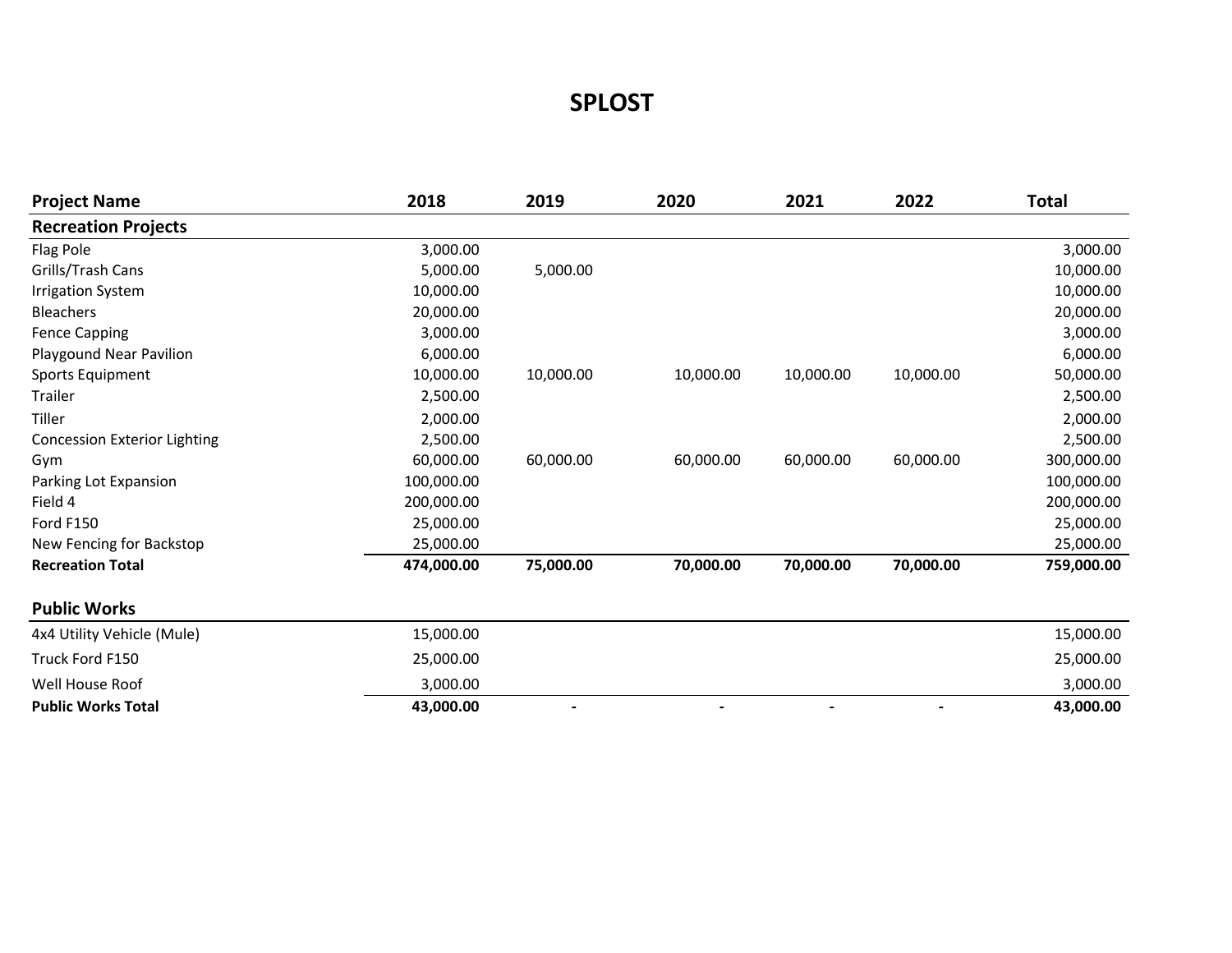| <b>Water/Sewer Projects</b>                |            |            |            |            |            |              |
|--------------------------------------------|------------|------------|------------|------------|------------|--------------|
| Water Meter Upgrade                        | 64,800.00  | 51,987.19  |            |            |            | 116,787.19   |
| W/S Upgrades & Infrastructure              | 100,000.00 | 100,000.00 | 100,000.00 | 100,000.00 | 100,000.00 | 500,000.00   |
| I-16 Waterline Project                     |            | 350,000.00 | 400,000.00 |            |            | 750,000.00   |
| <b>Water/Sewer Projects Total</b>          | 164,800.00 | 501,987.19 | 500,000.00 | 100,000.00 | 100,000.00 | 1,366,787.19 |
| <b>Public Safety Equipment</b>             |            |            |            |            |            |              |
| Ladder Truck                               | 100,000.00 | 100,000.00 | 100,000.00 | 100,000.00 | 100,000.00 | 500,000.00   |
| Turn Out Gear-Fire Department              | 12,500.00  | 12,500.00  | 12,500.00  |            |            | 37,500.00    |
| Fire Equipment                             | 7,500.00   | 7,500.00   | 7,500.00   | 7,500.00   | 7,500.00   | 37,500.00    |
| <b>Holmatro Extrication Equipment</b>      | 31,000.00  |            |            |            |            | 31,000.00    |
| Motorola Radios (Hand held-13)             | 12,500.00  | 12,500.00  | 12,500.00  | 12,500.00  |            | 50,000.00    |
| Kawasaki Mule ATV                          | 15,000.00  |            |            |            |            | 15,000.00    |
| Radar (4)                                  | 8,000.00   |            |            |            |            | 8,000.00     |
| <b>Push Bumpers</b>                        | 5,000.00   |            |            |            |            | 5,000.00     |
| Air Conditioners for Police Department (3) | 30,000.00  |            |            |            |            | 30,000.00    |
| Glock Model 17                             | 1,400.00   |            |            |            |            | 1,400.00     |
| Patrol Vehicles(2)/Equipment               | 76,000.00  | 78,000.00  | 78,000.00  | 80,000.00  | 80,000.00  | 392,000.00   |
| <b>Public Safety Equipment Total</b>       | 298,900.00 | 210,500.00 | 210,500.00 | 200,000.00 | 187,500.00 | 1,107,400.00 |
| <b>Road/Street/Drainage Projects</b>       |            |            |            |            |            |              |
| Road & Street Improvements/Sidewalks       | 100,000.00 | 100,000.00 | 100,000.00 | 100,000.00 | 100,000.00 | 500,000.00   |
| <b>Street Sweeper with Vacuum</b>          |            | 195,000.00 |            |            |            | 195,000.00   |
| Dump Truck                                 | 69,000.00  |            |            |            |            | 69,000.00    |
| Drainage Phase III                         | 250,000.00 | 250,000.00 | 250,000.00 | 250,000.00 | 250,000.00 | 1,250,000.00 |
| <b>LMIG Match (Resurfacing)</b>            | 15,000.00  | 15,000.00  | 15,000.00  | 15,000.00  | 15,000.00  | 75,000.00    |
| <b>Road/Street/Drainage Projects Total</b> | 434,000.00 | 560,000.00 | 365,000.00 | 365,000.00 | 365,000.00 | 2,089,000.00 |
| <b>Other Capital Projects/Improvements</b> |            |            |            |            |            |              |
| City Hall Software Program Upgrade         | 5,000.00   | 5,000.00   |            |            |            | 10,000.00    |
| City Facilities Renov/Upgrade              | 25,000.00  | 25,000.00  | 25,000.00  | 25,000.00  | 25,000.00  | 125,000.00   |
|                                            |            |            |            |            |            |              |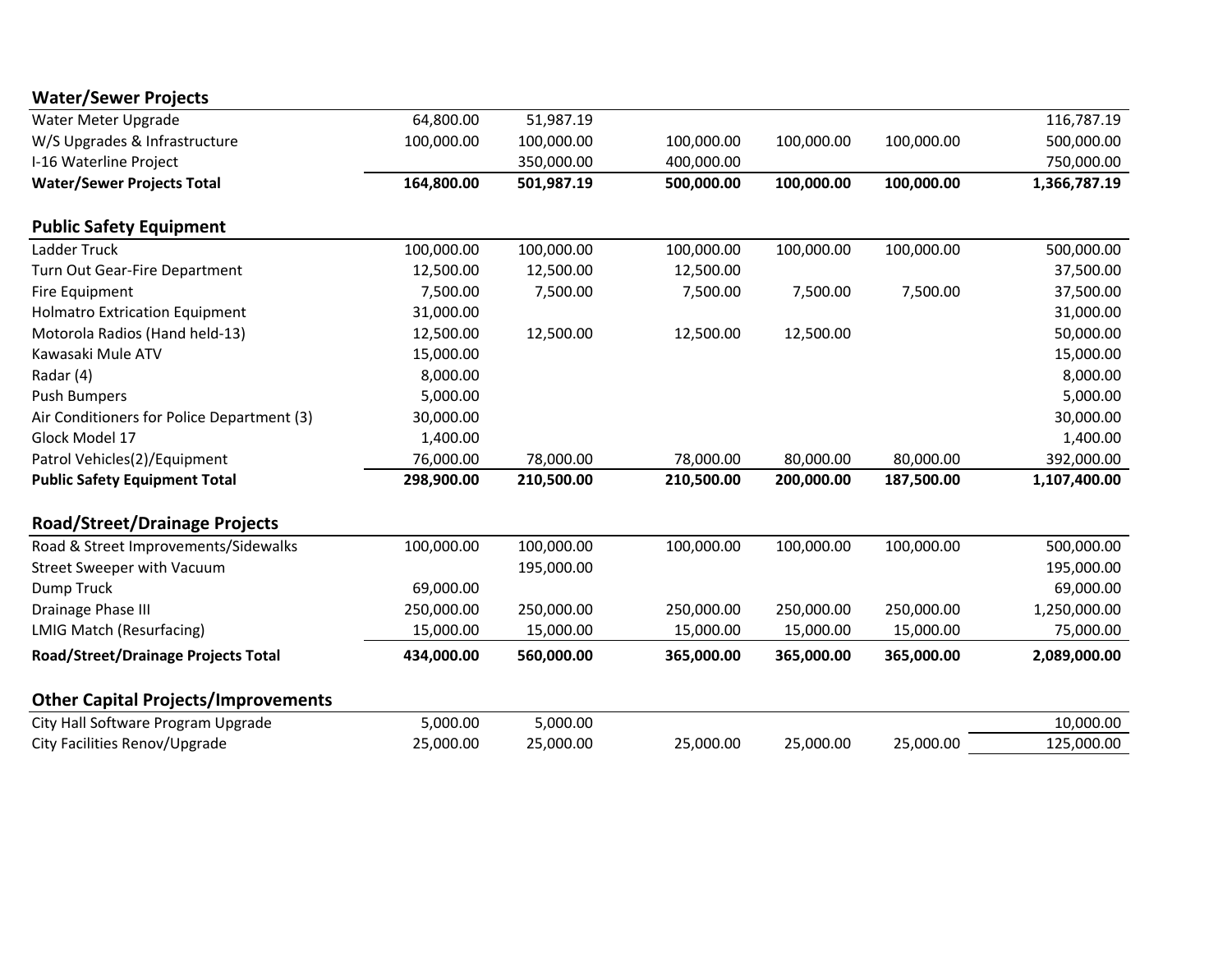| <b>Grand Total--Capital Improvements</b>         | 1,619,200.00 | 1,477,487.19 | 1,170,500.00 | 760.000.00 | 747,500.00 | 5,774,687.19 |
|--------------------------------------------------|--------------|--------------|--------------|------------|------------|--------------|
| <b>Other Capital Projects/Improvements Total</b> | 204.500.00   | 130,000.00   | 25,000,00    | 25,000.00  | 25,000.00  | 409,500.00   |
|                                                  |              |              |              |            |            |              |
| Chairs for City Council Room                     | 2,000.00     |              |              |            |            | 2,000.00     |
| Sound System in City Council Chambers            | 10,000.00    |              |              |            |            | 10,000.00    |
| <b>Extractor for Community Center</b>            | 2.500.00     |              |              |            |            | 2,500.00     |
| <b>Community Center Upgrade/ Appliances</b>      | 25,000.00    |              |              |            |            | 25,000.00    |
| Land Purchase-Singleton Property/Improvements    | 20.000.00    | 100.000.00   |              |            |            | 120,000.00   |
| <b>City Hall Generator</b>                       | 85,000.00    |              |              |            |            | 85,000.00    |
| Website Development                              | 10,000.00    |              |              |            |            | 10,000.00    |
| City Hall Phone System                           | 20,000.00    |              |              |            |            | 20,000.00    |
|                                                  |              |              |              |            |            |              |

**\*ALL COSTS ARE PROJECTED ESTIMATES**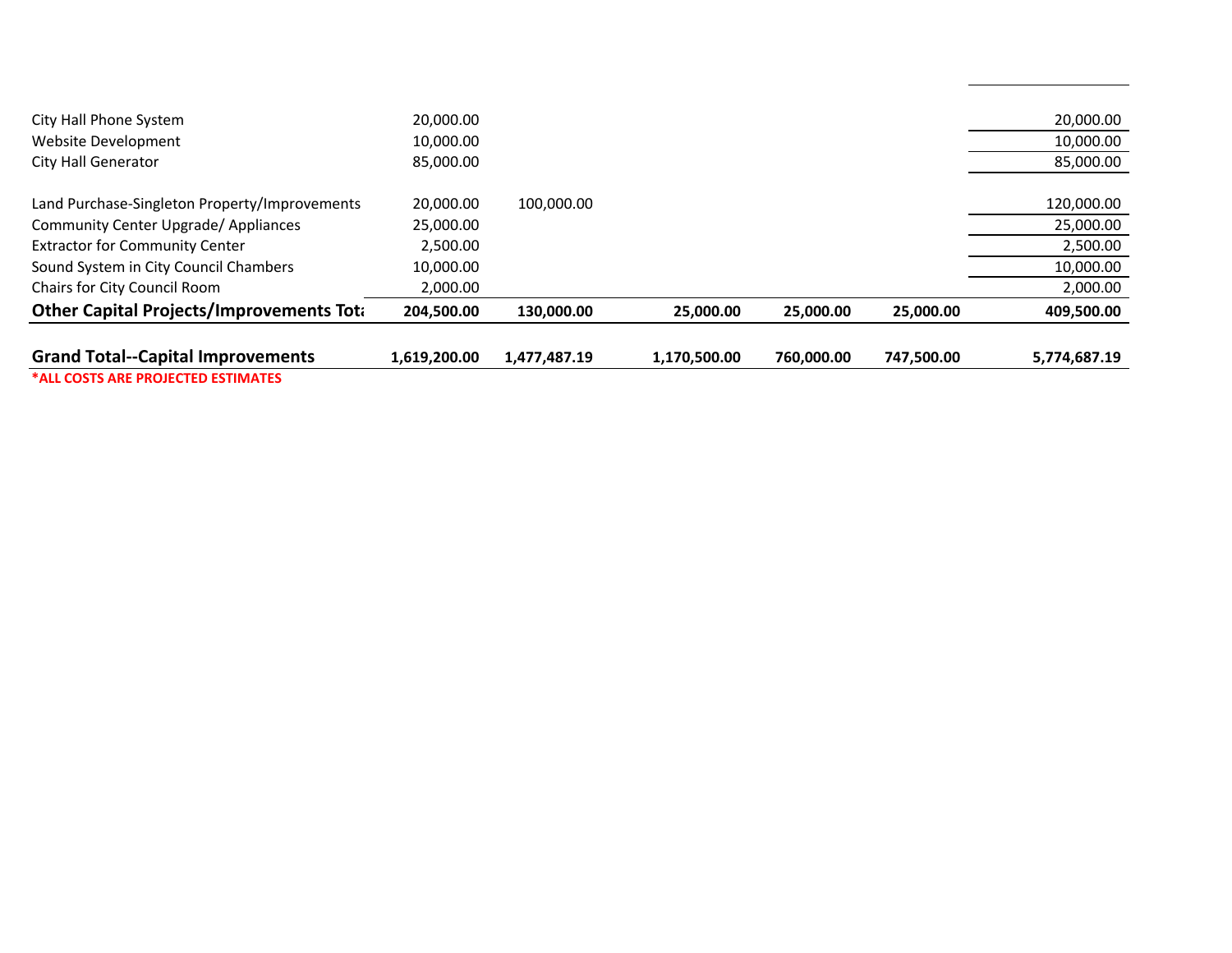#### **City of Bloomingdale Job Classification Plan**

**Adopted 3-15-12**

|                                         |                                                           |                                              |                                |            | <b>Revised 6-20-13</b> |
|-----------------------------------------|-----------------------------------------------------------|----------------------------------------------|--------------------------------|------------|------------------------|
| Level 1                                 | Level 2                                                   | Level 3                                      | Level 4                        | Level 5    | Level 6                |
| <b>City Hall Administrative Offices</b> |                                                           |                                              |                                |            |                        |
| General Clerical/                       | <b>Customer Service Utility Billing Clerk</b>             | Payroll Clerk/AP/<br><b>Purchasing Agent</b> | Finance Clerk<br>Zoning Admin. | City Clerk |                        |
| <b>Police Department</b>                |                                                           |                                              | Asst. City Clerk               |            |                        |
|                                         |                                                           |                                              |                                |            |                        |
|                                         | Court Clerk                                               | Court Clerk/<br>Office Manager               | Corporal                       | Sergeant   | Lieutenant             |
| <b>Public Works Department</b>          |                                                           | Patrolman                                    |                                |            | Captain                |
| Mechaninc Asst.                         | Machine Oper/<br><b>Truck Driver</b>                      | Mechanic                                     |                                |            |                        |
| Laborer                                 | <b>Maint Tech</b><br>Water/Sewer<br><b>Equipment Oper</b> | Crew Leader/<br>Supervisor                   |                                |            |                        |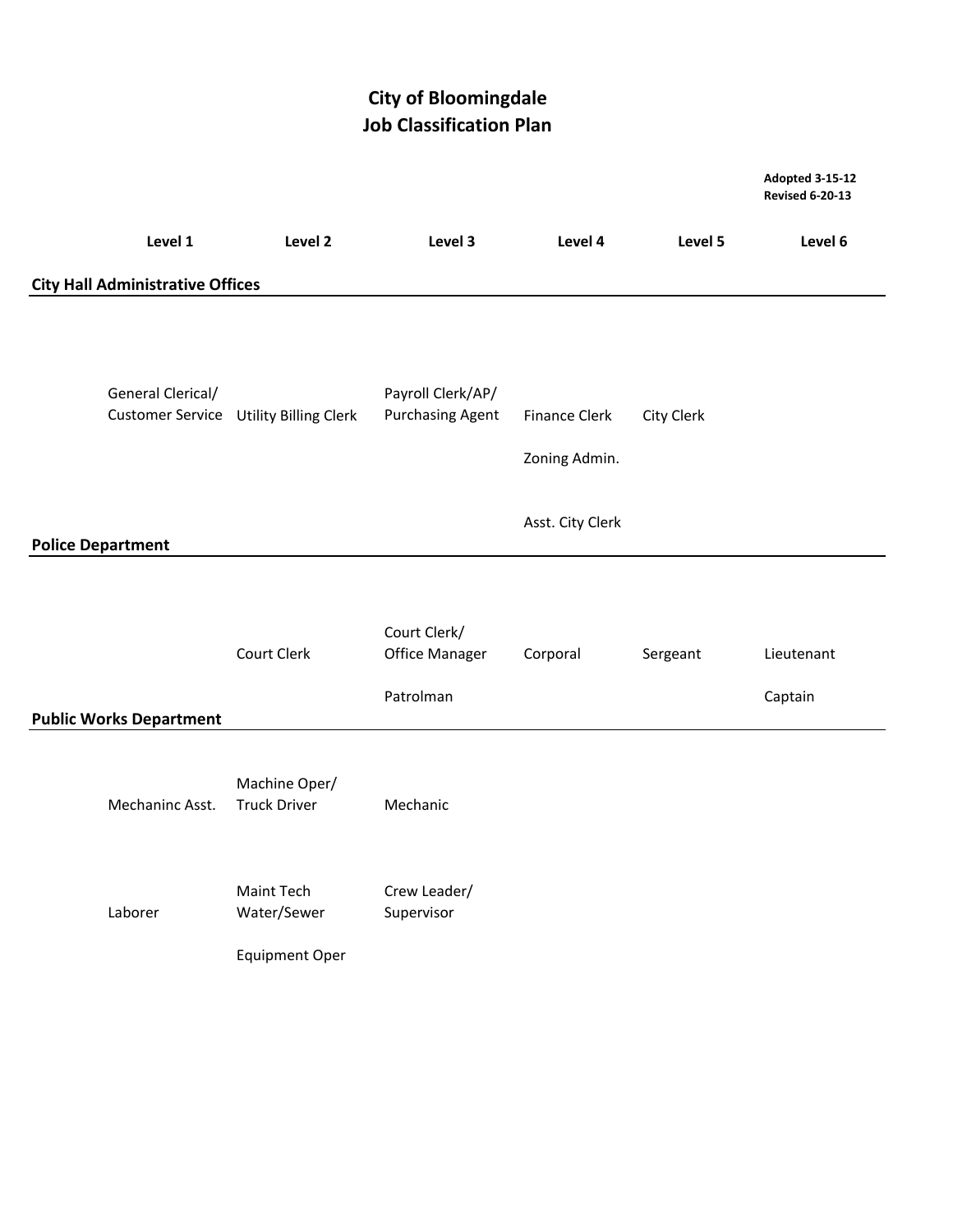#### **July 2012 (2% increments) City Hall Administrative Offices Performance Step Pay Scale**

| Job                                                                |              |                 |             |             |       |       |       |       |             |             |             |              |              |              |
|--------------------------------------------------------------------|--------------|-----------------|-------------|-------------|-------|-------|-------|-------|-------------|-------------|-------------|--------------|--------------|--------------|
| <b>Description</b>                                                 | Level        | <b>Starting</b> | <b>1 YR</b> | <b>2 YR</b> | 3 YR  | 4 YR  | 5 YR  | 6 YR  | <b>7 YR</b> | <b>8 YR</b> | <b>9 YR</b> | <b>10 YR</b> | <b>11 YR</b> | <b>12 YR</b> |
| Gen. Clerical/<br><b>Customer</b><br><b>Service</b>                | $\mathbf{1}$ | 10.71           | 10.92       | 11.14       | 11.36 | 11.59 | 11.82 | 12.06 | 12.30       | 12.55       | 12.80       | 13.06        | 13.32        | 13.59        |
| <b>Utility Billing</b><br><b>Clerk</b>                             | $\mathbf{2}$ | 12.50           | 12.75       | 13.01       | 13.27 | 13.54 | 13.81 | 14.09 | 14.37       | 14.66       | 14.95       | 15.25        | 15.56        | 15.87        |
| Payroll Clerk/<br><b>Accounts</b><br>Payable/<br><b>Purchasing</b> |              |                 |             |             |       |       |       |       |             |             |             |              |              |              |
| Agent                                                              | $\mathbf{3}$ | 14.27           | 14.56       | 14.85       | 15.15 | 15.45 | 15.76 | 16.08 | 16.40       | 16.73       | 17.06       | 17.40        | 17.75        | 18.11        |
| <b>Finance Clerk</b>                                               | 4            | 15.42           | 15.73       | 16.04       | 16.36 | 16.69 | 17.02 | 17.36 | 17.71       | 18.06       | 18.42       | 18.79        | 19.17        | 19.55        |
| Zoning Admin.                                                      | 4            | 17.99           | 18.35       | 18.72       | 19.09 | 19.47 | 19.86 | 20.26 | 20.67       | 21.08       | 21.51       | 21.93        | 22.37        | 22.82        |
| Asst. City<br><b>Clerk</b>                                         | 4            | 19.96           | 20.36       | 20.77       | 21.19 | 21.61 | 22.04 | 22.48 | 22.93       | 23.39       | 23.86       | 24.34        | 24.83        | 25.33        |
| <b>City Clerk</b>                                                  | 5            | 23.36           | 23.83       | 24.31       | 24.80 | 25.30 | 25.81 | 26.33 | 26.86       | 27.40       | 27.95       | 28.51        | 29.08        | 29.66        |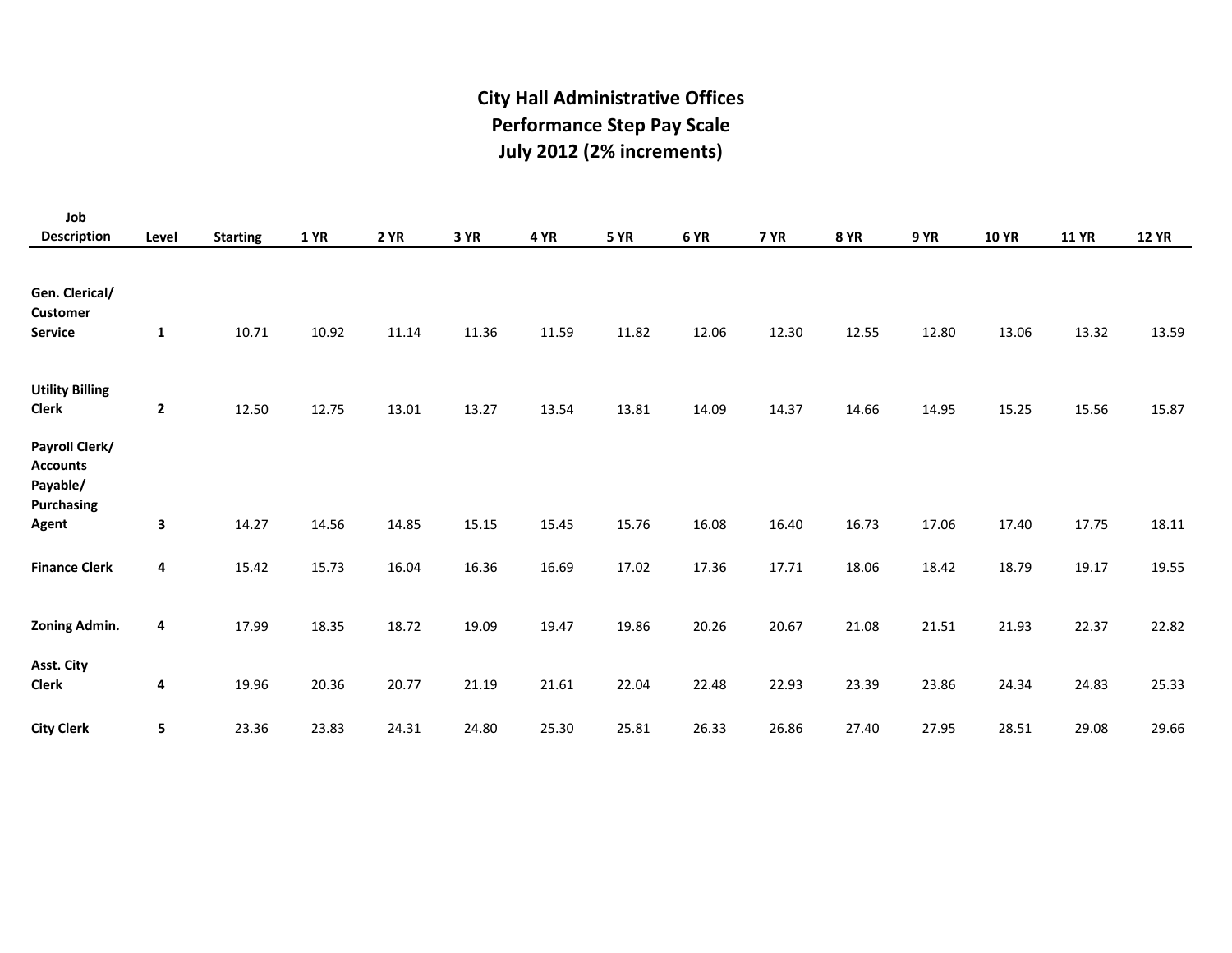| Job                                                                  |                         |              |              |              |              |              |              |              |              |              |              |              |              |              |
|----------------------------------------------------------------------|-------------------------|--------------|--------------|--------------|--------------|--------------|--------------|--------------|--------------|--------------|--------------|--------------|--------------|--------------|
| <b>Description</b>                                                   | Level                   | <b>13 YR</b> | <b>14 YR</b> | <b>15 YR</b> | <b>16 YR</b> | <b>17 YR</b> | <b>18 YR</b> | <b>19 YR</b> | <b>20 YR</b> | <b>21 YR</b> | <b>22 YR</b> | <b>23 YR</b> | <b>24 YR</b> | <b>25 YR</b> |
| Gen. Clerical/<br><b>Customer</b><br>Service                         | $\mathbf{1}$            | 13.86        | 14.14        | 14.42        | 14.71        | 15.00        | 15.30        | 15.61        | 15.92        | 16.24        | 16.56        | 16.89        | 17.23        | 17.57        |
| <b>Utility Billing</b><br><b>Clerk</b>                               | $\overline{\mathbf{2}}$ | 16.19        | 16.51        | 16.84        | 17.18        | 17.52        | 17.87        | 18.23        | 18.59        | 18.96        | 19.34        | 19.73        | 20.12        | 20.52        |
| Payroll Clerk/<br><b>Accounts</b><br>Payable/<br>Purchasing<br>Agent | 3                       | 18.47        | 18.84        | 19.22        | 19.60        | 19.99        | 20.39        | 20.80        | 21.22        | 21.64        | 22.07        | 22.51        | 22.96        | 23.42        |
| <b>Finance Clerk</b>                                                 | 4                       | 19.94        | 20.34        | 20.75        | 20.17        | 21.59        | 22.02        | 22.46        | 22.91        | 23.37        | 23.84        | 24.32        | 24.81        | 25.31        |
| <b>Zoning Admin.</b>                                                 | 4                       | 23.28        | 23.75        | 24.23        | 24.71        | 25.20        | 25.70        | 26.21        | 26.73        | 27.26        | 27.81        | 28.37        | 28.94        | 29.52        |
| Asst. City<br><b>Clerk</b>                                           | 4                       | 25.84        | 26.36        | 26.89        | 27.43        | 27.98        | 28.54        | 29.11        | 29.69        | 30.28        | 30.89        | 31.51        | 32.14        | 32.78        |
| <b>City Clerk</b>                                                    | 5                       | 30.25        | 30.86        | 31.48        | 32.11        | 32.75        | 33.41        | 34.08        | 34.76        | 35.46        | 36.17        | 36.89        | 37.63        | 38.38        |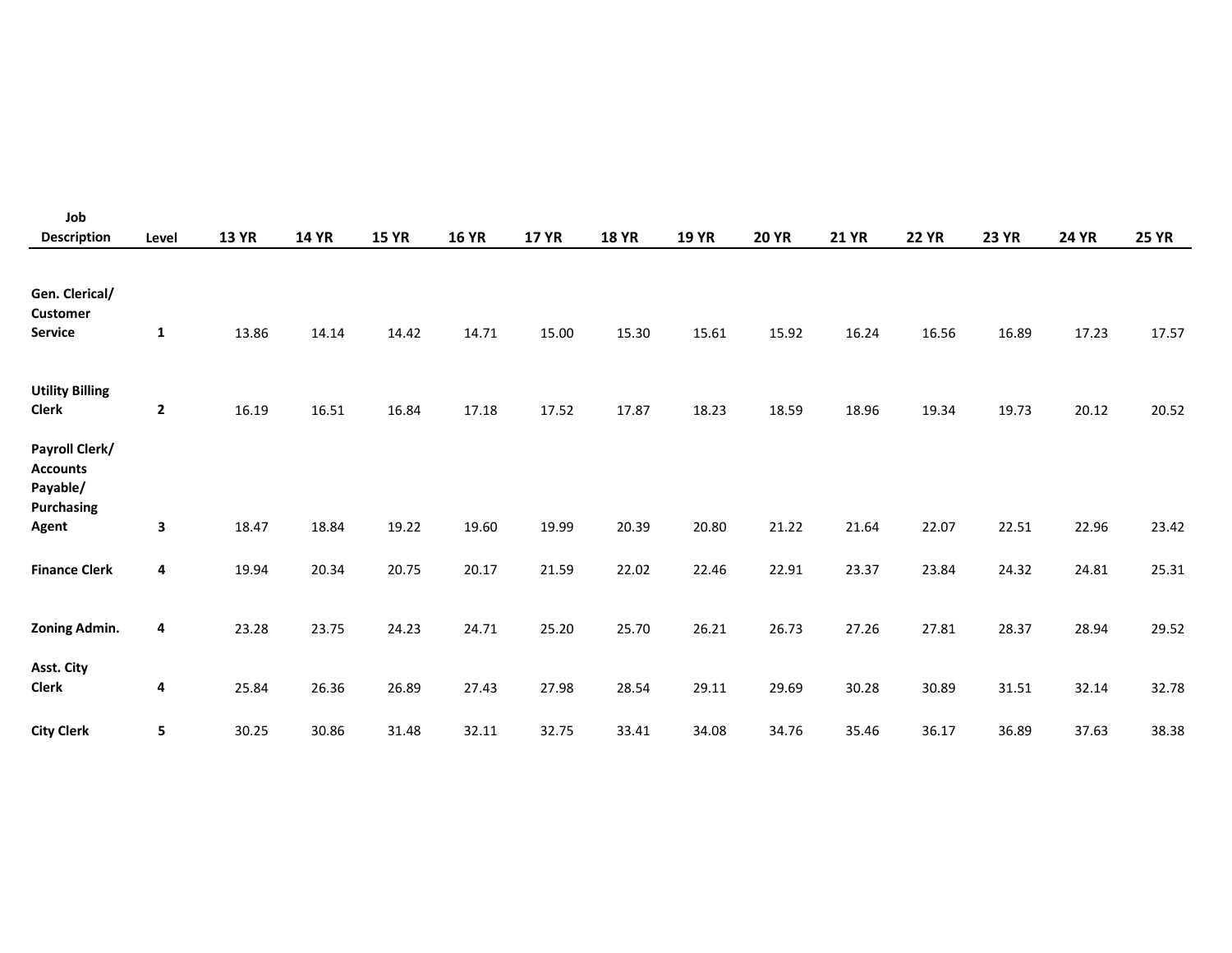#### **July 2012 (2% increments) Performance Step Pay Scale Public Works Department**

| Job                                  |              |                     |       |             |       |       |       |       |       |             |       |              |              |              |
|--------------------------------------|--------------|---------------------|-------|-------------|-------|-------|-------|-------|-------|-------------|-------|--------------|--------------|--------------|
| <b>Description</b>                   |              | Level Starting 1 YR |       | <b>2 YR</b> | 3 YR  | 4 YR  | 5YR   | 6 YR  | 7 YR  | <b>8 YR</b> | 9 YR  | <b>10 YR</b> | <b>11 YR</b> | <b>12 YR</b> |
| <b>Mechanic Asst.</b>                | 1            | 10.46               | 10.67 | 10.88       | 11.10 | 11.32 | 11.55 | 11.78 | 12.02 | 12.26       | 12.51 | 12.76        | 13.02        | 13.28        |
| Laborer                              | 1            | 10.84               | 11.06 | 11.28       | 11.51 | 11.74 | 11.97 | 12.21 | 12.45 | 12.70       | 12.95 | 13.21        | 13.47        | 13.74        |
| Machine Oper/<br><b>Truck Driver</b> | $\mathbf{2}$ | 12.14               | 12.38 | 12.63       | 12.88 | 13.14 | 13.40 | 13.67 | 13.94 | 14.22       | 14.50 | 14.79        | 15.09        | 15.39        |
| <b>Maint Tech</b><br>Water/Sewer     | $\mathbf{2}$ | 12.77               | 13.03 | 13.29       | 13.56 | 13.83 | 14.11 | 14.39 | 14.68 | 14.97       | 15.27 | 15.58        | 15.89        | 16.21        |
| <b>Equipment Operator</b>            | $\mathbf{2}$ | 14.92               | 15.22 | 15.52       | 15.83 | 16.15 | 16.47 | 16.80 | 17.14 | 17.48       | 17.83 | 18.19        | 18.55        | 18.92        |
| <b>Mechanic</b>                      | 3            | 13.93               | 14.21 | 14.49       | 14.78 | 15.08 | 15.38 | 15.69 | 16.00 | 16.32       | 16.65 | 16.98        | 17.32        | 17.67        |
| Crew Leader/<br><b>Supervisor</b>    | 3            | 15.69               | 16.00 | 16.32       | 16.65 | 16.98 | 17.32 | 17.67 | 18.02 | 18.38       | 18.75 | 19.13        | 19.51        | 19.90        |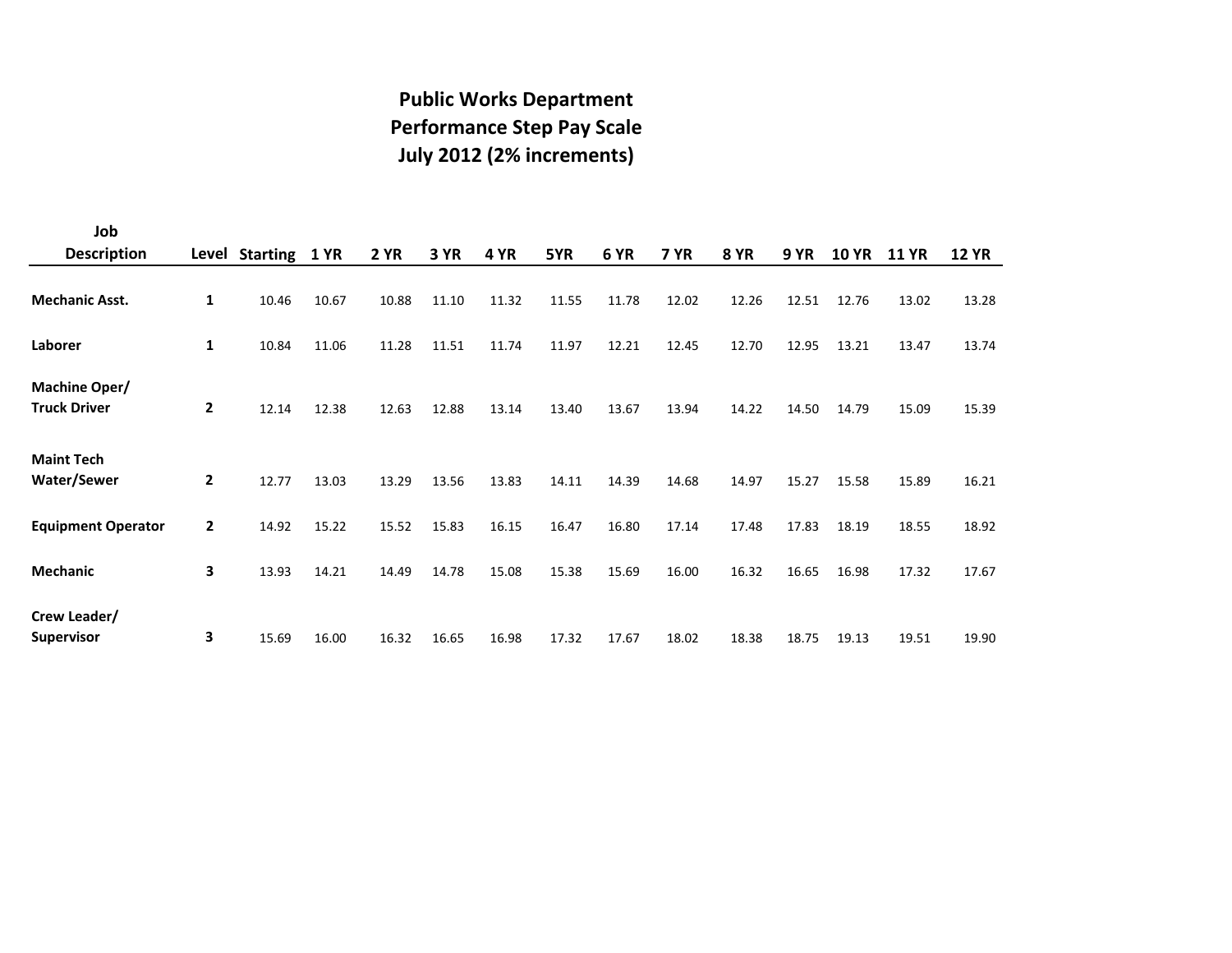| Job                                     |              |              |       |              |              |                 |              |              |              |              |              |              |              |              |
|-----------------------------------------|--------------|--------------|-------|--------------|--------------|-----------------|--------------|--------------|--------------|--------------|--------------|--------------|--------------|--------------|
| <b>Description</b>                      | Level        | <b>13 YR</b> | 14 YR | <b>15 YR</b> | <b>16 YR</b> | 17<br><b>YR</b> | <b>18 YR</b> | <b>19 YR</b> | <b>20 YR</b> | <b>21 YR</b> | <b>22 YR</b> | <b>23 YR</b> | <b>24 YR</b> | <b>25 YR</b> |
| <b>Mechanic Asst.</b>                   | 1            | 13.55        | 13.82 | 14.10        | 14.38        | 14.67           | 14.96        | 15.26        | 15.57        | 15.88        | 16.20        | 16.52        | 16.85        | 17.19        |
| Laborer                                 | 1            | 14.01        | 14.29 | 14.58        | 14.87        | 15.17           | 15.47        | 15.78        | 16.10        | 16.42        | 16.75        | 17.09        | 17.43        | 17.78        |
| Machine Oper/<br><b>Truck Driver</b>    | $\mathbf{2}$ | 15.70        | 16.01 | 16.33        | 16.66        | 16.99           | 17.33        | 17.68        | 18.03        | 18.39        | 18.76        | 19.14        | 19.52        | 19.91        |
| <b>Maint Tech</b><br><b>Water/Sewer</b> | 2            | 16.53        | 16.86 | 17.20        | 17.54        | 17.89           | 18.25        | 18.62        | 18.99        | 19.37        | 19.76        | 20.16        | 20.56        | 20.97        |
| <b>Equipment Operator</b>               | 2            | 19.30        | 19.69 | 20.08        | 20.48        | 20.89           | 21.31        | 21.74        | 22.17        | 22.61        | 23.07        | 23.53        | 23.99        | 24.47        |
| <b>Mechanic</b>                         | 3            | 18.02        | 18.38 | 18.75        | 19.13        | 19.51           | 19.90        | 20.30        | 20.71        | 21.12        | 21.54        | 21.97        | 22.41        | 22.86        |
| Crew Leader/<br><b>Supervisor</b>       | 3            | 20.30        | 20.71 | 21.12        | 21.54        | 21.97           | 22.41        | 22.86        | 23.32        | 23.79        | 24.27        | 24.76        | 25.26        | 25.77        |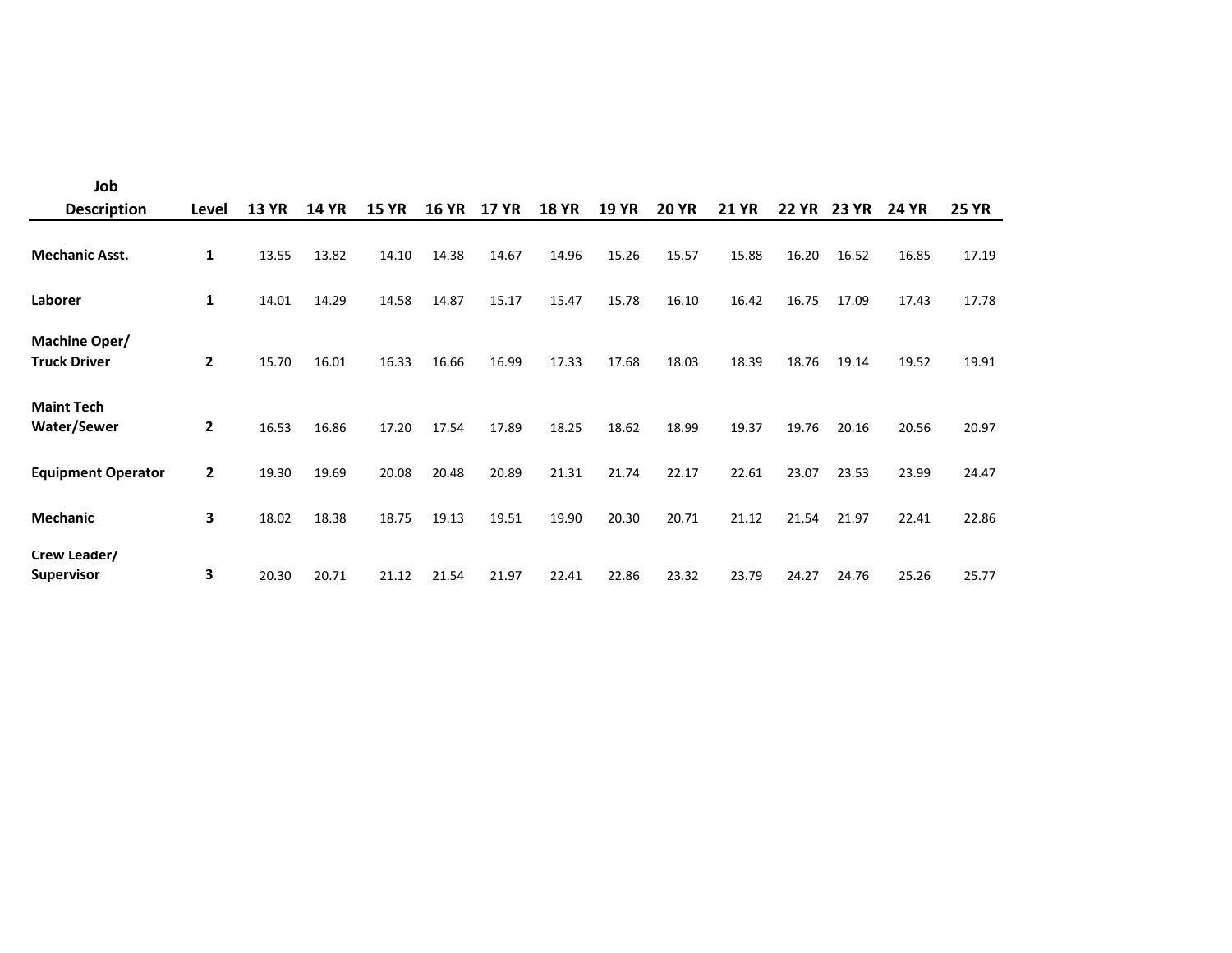#### **Police Department Performance Step Pay Scale July 2012 (2% increments)**

| Job                                   |              |                 |             |             |       |       |             |       |             |             |             |              |              |              |
|---------------------------------------|--------------|-----------------|-------------|-------------|-------|-------|-------------|-------|-------------|-------------|-------------|--------------|--------------|--------------|
| <b>Description</b>                    | Level        | <b>Starting</b> | <b>1 YR</b> | <b>2 YR</b> | 3 YR  | 4 YR  | <b>5 YR</b> | 6 YR  | <b>7 YR</b> | <b>8 YR</b> | <b>9 YR</b> | <b>10 YR</b> | <b>11 YR</b> | <b>12 YR</b> |
| <b>Court Clerk</b>                    | $\mathbf{2}$ | 13.77           | 14.05       | 14.33       | 14.62 | 14.91 | 15.21       | 15.51 | 15.82       | 16.14       | 16.46       | 16.79        | 17.13        | 17.47        |
| Court Clerk/<br><b>Office Manager</b> | 3            | 16.59           | 16.92       | 17.26       | 17.61 | 17.96 | 18.32       | 18.69 | 19.06       | 19.44       | 19.83       | 20.23        | 20.63        | 21.04        |
| Patrolman**                           | 3            | 17.04           | 17.38       | 17.73       | 18.08 | 18.44 | 18.81       | 19.19 | 19.57       | 19.96       | 20.36       | 20.77        | 21.19        | 21.61        |
| Sergeant**                            | 5            | 17.93           | 18.29       | 18.66       | 19.03 | 19.41 | 19.80       | 20.20 | 20.60       | 21.01       | 21.43       | 21.86        | 22.30        | 22.75        |
| Lieutenant**                          | 6            | 18.80           | 19.18       | 19.56       | 19.95 | 20.35 | 20.76       | 21.18 | 21.60       | 22.03       | 22.47       | 22.92        | 23.38        | 23.85        |
| Captain**                             | 6            | 20.71           | 21.12       | 21.54       | 21.97 | 22.41 | 22.86       | 23.32 | 23.79       | 24.27       | 24.76       | 25.26        | 25.77        | 26.29        |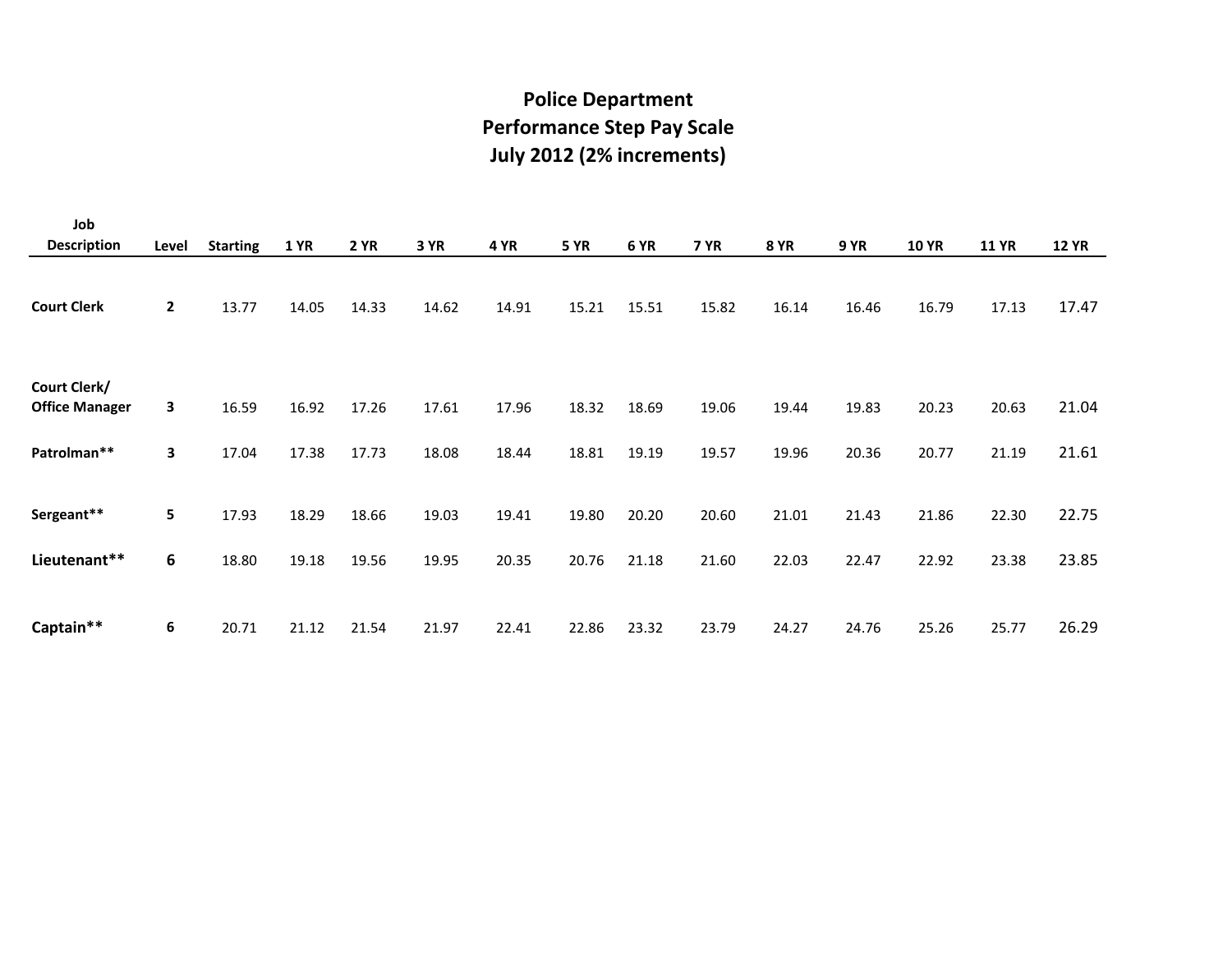| Job                                   |              |              |              |              |              |              |              |              |              |              |              |              |              |              |
|---------------------------------------|--------------|--------------|--------------|--------------|--------------|--------------|--------------|--------------|--------------|--------------|--------------|--------------|--------------|--------------|
| <b>Description</b>                    | Level        | <b>13 YR</b> | <b>14 YR</b> | <b>15 YR</b> | <b>16 YR</b> | <b>17 YR</b> | <b>18 YR</b> | <b>19 YR</b> | <b>20 YR</b> | <b>21 YR</b> | <b>22 YR</b> | <b>23 YR</b> | <b>24 YR</b> | <b>25 YR</b> |
| <b>Court Clerk</b>                    | $\mathbf{2}$ | 17.82        | 18.18        | 18.54        | 18.91        | 19.29        | 19.68        | 20.07        | 20.47        | 20.88        | 21.30        | 21.73        | 22.16        | 22.60        |
| Court Clerk/<br><b>Office Manager</b> | 3            | 21.46        | 21.89        | 22.33        | 22.78        | 23.24        | 23.70        | 24.17        | 24.65        | 25.14        | 25.64        | 26.15        | 26.67        | 27.20        |
| Patrolman**                           | 3            | 22.05        | 22.48        | 22.93        | 23.39        | 23.86        | 24.34        | 24.83        | 25.33        | 25.84        | 23.36        | 26.89        | 27.43        | 27.98        |
| Sergeant**                            | 5            | 23.21        | 23.67        | 24.14        | 24.62        | 25.11        | 25.61        | 26.12        | 26.64        | 27.17        | 27.71        | 28.26        | 28.83        | 29.41        |
| Lieutenant**                          | 6            | 24.33        | 24.82        | 25.32        | 25.83        | 26.35        | 26.88        | 27.42        | 27.97        | 28.53        | 29.10        | 29.68        | 30.27        | 30.88        |
| Captain**                             | 6            | 26.82        | 27.36        | 27.91        | 28.47        | 29.04        | 29.62        | 30.21        | 30.81        | 31.43        | 32.06        | 32.70        | 33.35        | 34.02        |

\*\*Increases based on years in service\*\*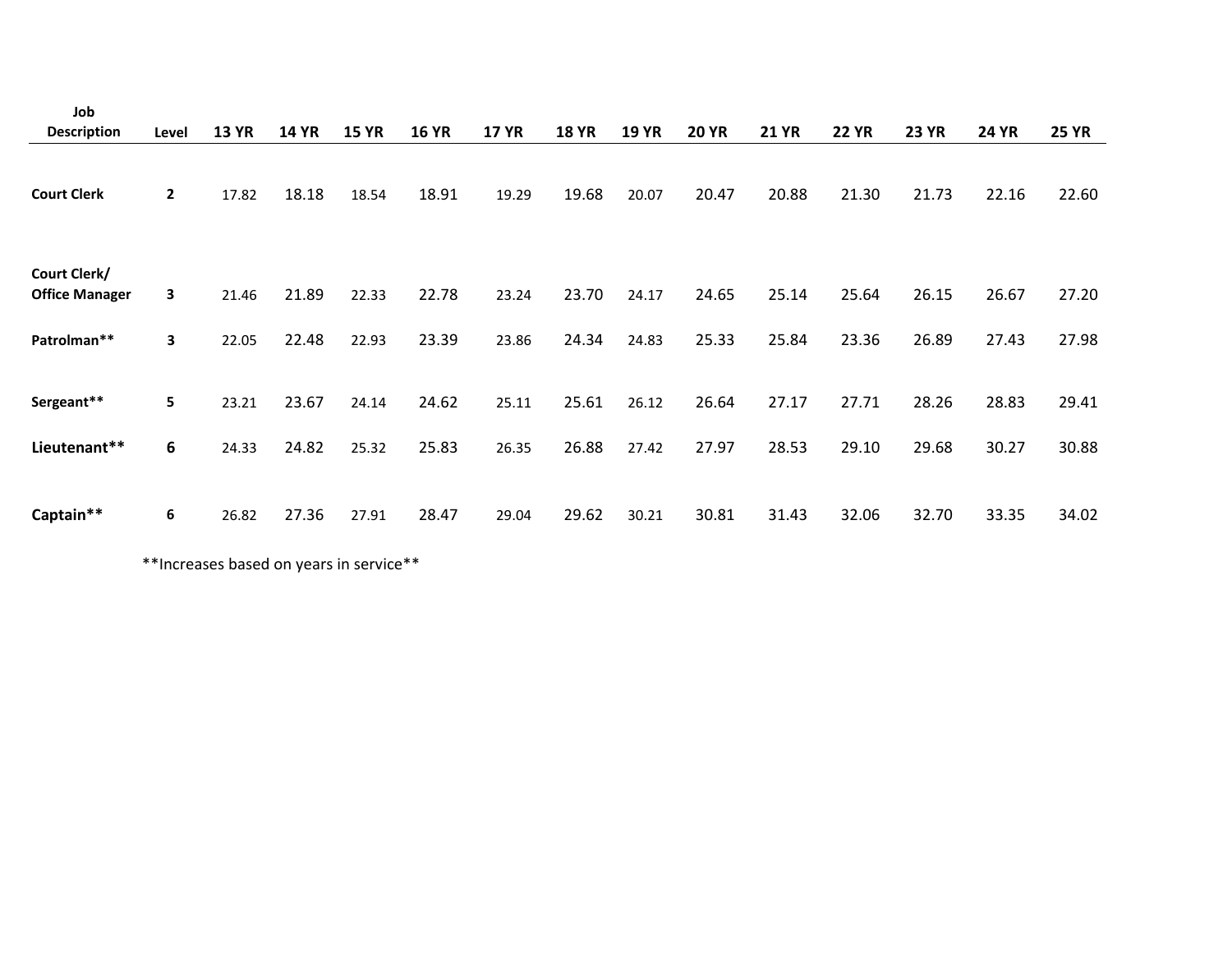#### **July 2012 (2% increments) Performance Step Pay Scale Recreation Department**

| Job                       |       |                 |              |              |              |              |              |              |              |              |              |              |              |              |
|---------------------------|-------|-----------------|--------------|--------------|--------------|--------------|--------------|--------------|--------------|--------------|--------------|--------------|--------------|--------------|
| <b>Description</b>        | Level | <b>Starting</b> | <b>1 YR</b>  | <b>2 YR</b>  | 3 YR         | 4 YR         | <b>5 YR</b>  | <b>6 YR</b>  | <b>7 YR</b>  | <b>8 YR</b>  | <b>9 YR</b>  | <b>10 YR</b> | <b>11 YR</b> | <b>12 YR</b> |
| Laborer                   | 1     | 8.50            | 8.67         | 8.84         | 9.02         | 9.20         | 9.38         | 9.57         | 9.76         | 9.96         | 10.16        | 10.36        | 10.57        | 10.78        |
| Job<br><b>Description</b> | Level | <b>13 YR</b>    | <b>14 YR</b> | <b>15 YR</b> | <b>16 YR</b> | <b>17 YR</b> | <b>18 YR</b> | <b>19 YR</b> | <b>20 YR</b> | <b>21 YR</b> | <b>22 YR</b> | <b>23 YR</b> | <b>24 YR</b> | <b>25 YR</b> |
| Laborer                   | 1     | 11.00           | 11.22        | 11.44        | 11.67        | 11.90        | 12.14        | 12.38        | 12.63        | 12.88        | 13.14        | 13.40        | 13.67        | 13.94        |